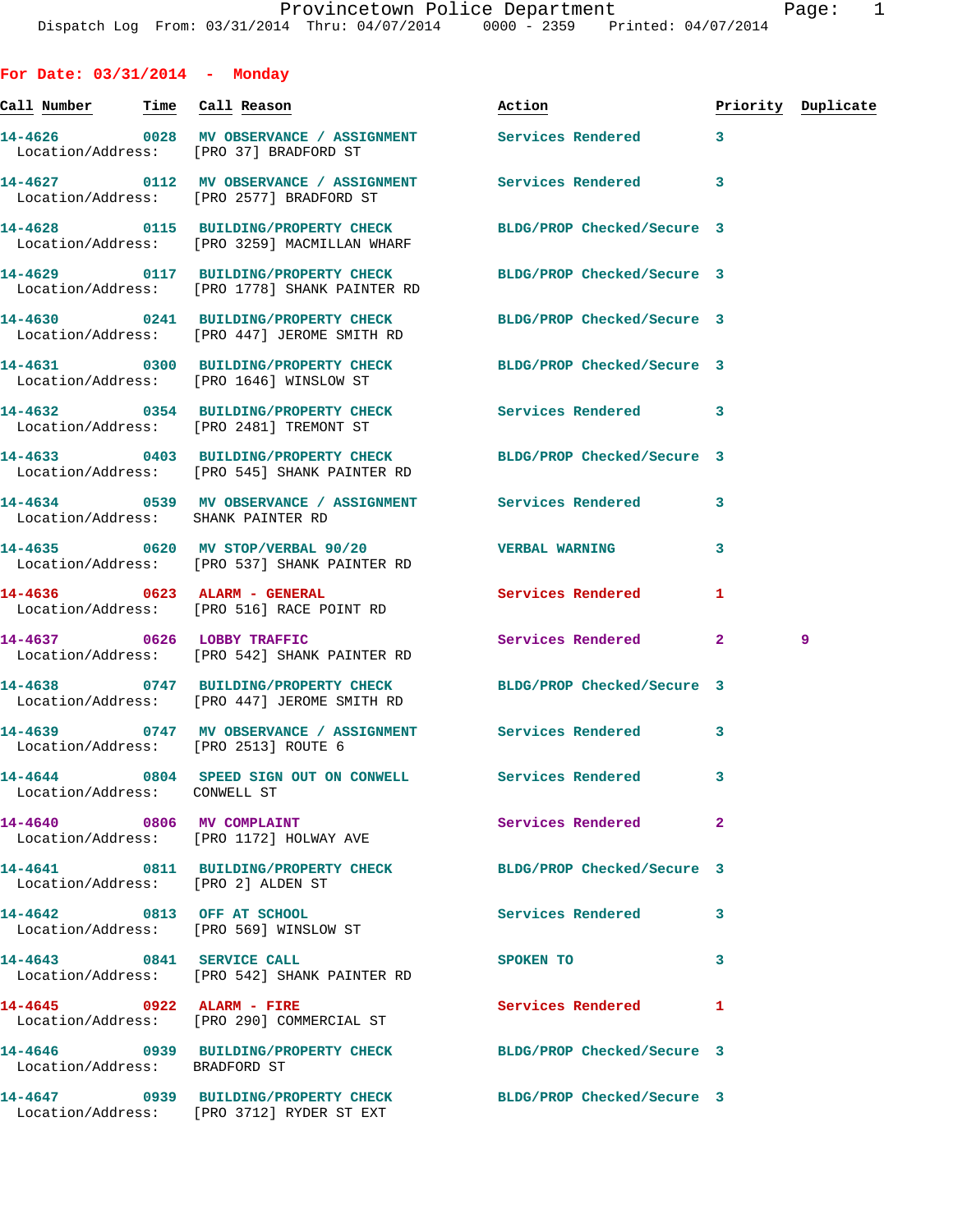|                                                            | Provincetown Police Department<br>Dispatch Log From: 03/31/2014 Thru: 04/07/2014 0000 - 2359 Printed: 04/07/2014 |                            |              |
|------------------------------------------------------------|------------------------------------------------------------------------------------------------------------------|----------------------------|--------------|
|                                                            | 14-4648 1007 MV OBSERVANCE / ASSIGNMENT Services Rendered<br>Location/Address: [PRO 2818] CONWELL ST             |                            | 3            |
|                                                            | 14-4650 1044 BUILDING/PROPERTY CHECK BLDG/PROP Checked/Secure 3<br>Location/Address: [PRO 1783] FRANKLIN ST      |                            |              |
|                                                            | 14-4651 1107 SERVE RESTRAINING ORDER<br>Location/Address: [PRO 542] SHANK PAINTER RD                             | Services Rendered          | $\mathbf{2}$ |
| 14-4652 1112 DOG BITE                                      | Location/Address: [PRO 1251] SEASHORE PARK DR                                                                    | <b>Services Rendered</b>   | $\mathbf{2}$ |
| 14-4653 1215 ASSIST EASTHAM PD<br>Location: EASTHAM        |                                                                                                                  | <b>Services Rendered</b>   | 3            |
|                                                            | 14-4654 1227 MV COMPLAINT<br>Location/Address: [PRO 367] COMMERCIAL ST                                           | SPOKEN TO                  | 2            |
| 14-4655 1234 MV STOP                                       | Location/Address: [PRO 3670] SHANK PAINTER RD                                                                    | <b>VERBAL WARNING</b>      | 3            |
| 14-4656 1321 SHOPLIFTING                                   | Location/Address: [PRO 3296] SHANK PAINTER RD                                                                    | SPOKEN TO                  | 3            |
|                                                            | 14-4657 1348 SERVE RESTRAINING ORDER<br>Location/Address: [PRO 542] SHANK PAINTER RD                             | Services Rendered          | $\mathbf{2}$ |
|                                                            | $14-4658$ 1522 PARK, WALK & TALK<br>Location/Address: [PRO 516] RACE POINT RD                                    | Services Rendered          | $\mathbf{2}$ |
| 14-4660 1629 ANIMAL CALL                                   | Location/Address: [PRO 3176] COMMERCIAL ST                                                                       | Services Rendered          | $\mathbf{2}$ |
|                                                            | 14-4659 1630 BUILDING/PROPERTY CHECK<br>Location/Address: [PRO 447] JEROME SMITH RD                              | BLDG/PROP Checked/Secure 3 |              |
| 14-4661 1638 COMPLAINT<br>Location/Address: WASHINGTON AVE |                                                                                                                  | Services Rendered          | 3            |
|                                                            | 14-4662 1646 BUILDING/PROPERTY CHECK Services Rendered<br>Location/Address: [PRO 1638] COMMERCIAL ST             |                            | 3            |
|                                                            | 14-4663 1707 MV OBSERVANCE / ASSIGNMENT<br>Location/Address: BRADFORD ST + WASHINGTON AVE                        | Services Rendered          |              |
|                                                            | 14-4664 1741 BUILDING/PROPERTY CHECK BLDG/PROP Checked/Secure 3<br>Location/Address: [PRO 530] SHANK PAINTER RD  |                            |              |
| 14-4666 1756 ASSIST CITIZEN                                | Location/Address: [PRO 542] SHANK PAINTER RD                                                                     | SPOKEN TO                  | 3            |
|                                                            | 14-4667 1823 BUILDING/PROPERTY CHECK<br>Location/Address: [PRO 525] COMMERCIAL ST                                | BLDG/PROP Checked/Secure 3 |              |
|                                                            | 14-4668 1840 BUILDING/PROPERTY CHECK<br>Location/Address: [PRO 433] RYDER ST EXT                                 | BLDG/PROP Checked/Secure 3 |              |
| Location/Address: [PRO 2] ALDEN ST                         | 14-4669 1923 BUILDING/PROPERTY CHECK                                                                             | BLDG/PROP Checked/Secure 3 |              |
| Location/Address: CONWELL ST                               | 14-4670 1923 MV OBSERVANCE / ASSIGNMENT Services Rendered                                                        |                            | 3            |
|                                                            | 14-4671 2006 BUILDING/PROPERTY CHECK<br>Location/Address: [PRO 306] COMMERCIAL ST                                | BLDG/PROP Checked/Secure 3 |              |
|                                                            | 14-4672 2025 BUILDING/PROPERTY CHECK<br>Location/Address: [PRO 3259] MACMILLAN WHARF                             | BLDG/PROP Checked/Secure 3 |              |
| 14-4673                                                    | 2045 BUILDING/PROPERTY CHECK BLDG/PROP Checked/Secure 3                                                          |                            |              |

Location/Address: [PRO 99] COMMERCIAL ST

Page:  $2$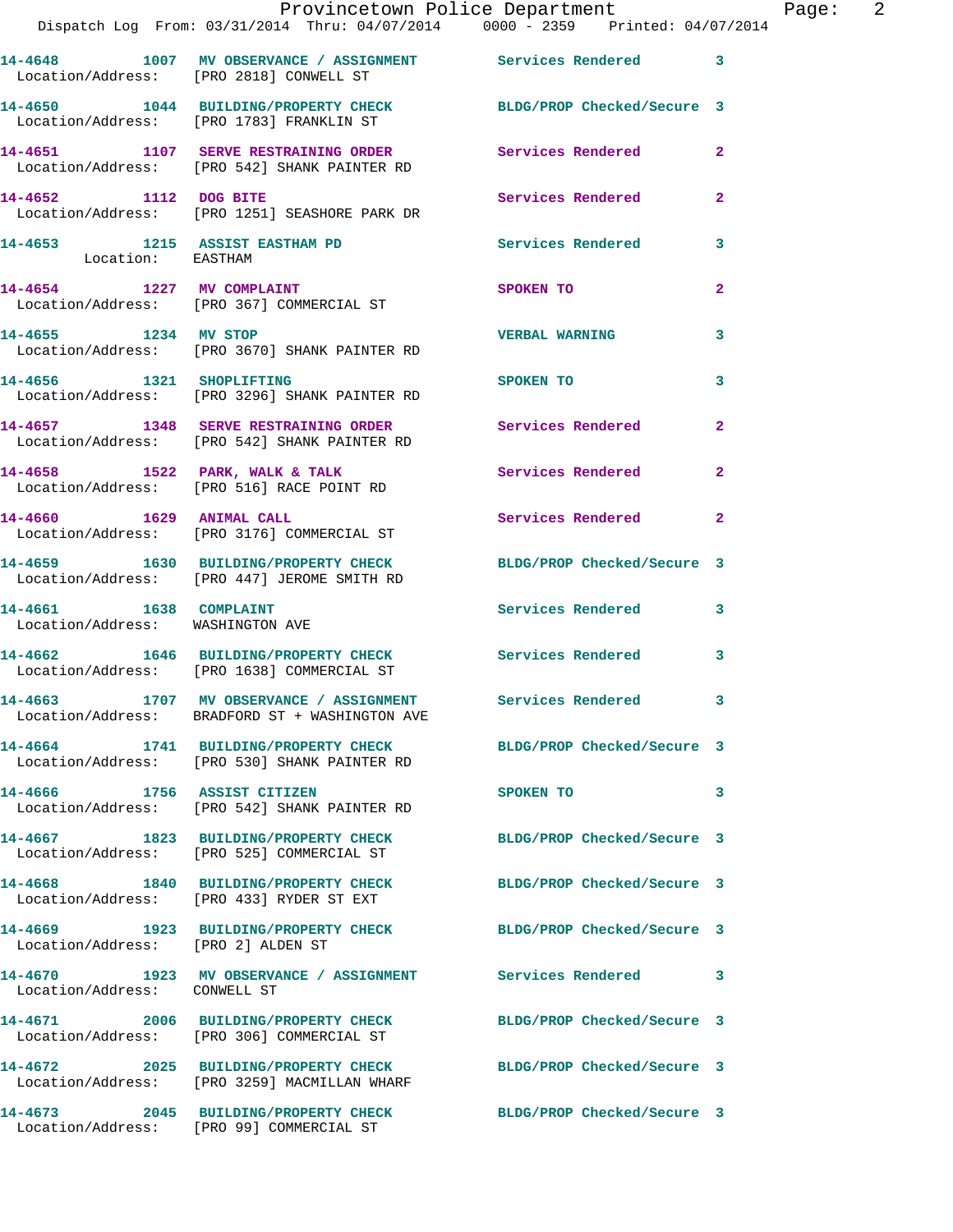|                                      | Dispatch Log From: 03/31/2014 Thru: 04/07/2014 0000 - 2359 Printed: 04/07/2014                                        |                            |   |    |
|--------------------------------------|-----------------------------------------------------------------------------------------------------------------------|----------------------------|---|----|
|                                      | 14-4674 2111 MV OBSERVANCE / ASSIGNMENT BLDG/PROP Checked/Secure 3<br>Location/Address: [PRO 2577] BRADFORD ST        |                            |   |    |
|                                      | 14-4675 2141 BUILDING/PROPERTY CHECK<br>Location/Address: [PRO 379] COMMERCIAL ST                                     | BLDG/PROP Checked/Secure 3 |   |    |
|                                      | 14-4676 2154 BUILDING/PROPERTY CHECK<br>Location/Address: [PRO 1780] JOHNSON ST                                       | BLDG/PROP Checked/Secure 3 |   |    |
|                                      | 14-4677 2156 BUILDING/PROPERTY CHECK BLDG/PROP Checked/Secure 3<br>Location/Address: [PRO 545] SHANK PAINTER RD       |                            |   |    |
|                                      | 14-4678 2217 BUILDING/PROPERTY CHECK BLDG/PROP Checked/Secure 3<br>Location/Address: [PRO 1783] FRANKLIN ST           |                            |   |    |
|                                      | 14-4679 2307 BUILDING/PROPERTY CHECK<br>Location/Address: [PRO 3430] COMMERCIAL ST                                    | Services Rendered          | 3 |    |
|                                      | 14-4680 2352 MV OBSERVANCE / ASSIGNMENT Services Rendered 3<br>Location/Address: [PRO 106] COMMERCIAL ST              |                            |   |    |
| For Date: $04/01/2014$ - Tuesday     |                                                                                                                       |                            |   |    |
|                                      | 14-4681 0008 BUILDING/PROPERTY CHECK BLDG/PROP Checked/Secure 3<br>Location/Address: [PRO 3259] MACMILLAN WHARF       |                            |   |    |
|                                      | 14-4682 0024 LOBBY TRAFFIC<br>Location/Address: [PRO 542] SHANK PAINTER RD                                            | Services Rendered 2        |   | 26 |
|                                      | 14-4683 0029 911 GENERAL/TEST CALL<br>Location/Address: [PRO 542] SHANK PAINTER RD                                    | Services Rendered          | 1 |    |
|                                      | 14-4684 0037 BUILDING/PROPERTY CHECK<br>Location/Address: [PRO 2490] PROVINCELANDS RD                                 | <b>Services Rendered</b>   | 3 |    |
|                                      | 14-4685   0112 MV OBSERVANCE / ASSIGNMENT   Services Rendered<br>Location/Address: [PRO 2489] BRADFORD ST             |                            | 3 |    |
| Location/Address: [PRO 521] ROUTE 6  | 14-4686 0432 BUILDING/PROPERTY CHECK Services Rendered 3                                                              |                            |   |    |
|                                      | 14-4687 		 0507 BUILDING/PROPERTY CHECK 			BLDG/PROP Checked/Secure 3<br>Location/Address: [PRO 545] SHANK PAINTER RD |                            |   |    |
|                                      | 14-4689 0620 BUILDING/PROPERTY CHECK Services Rendered<br>Location/Address: [PRO 2543] MACMILLAN WHARF                |                            | 3 |    |
| Location/Address: [PRO 571] ALDEN ST | 14-4690 0748 BUILDING/PROPERTY CHECK BLDG/PROP Checked/Secure 3                                                       |                            |   |    |
|                                      | 14-4691 0754 QUESTION ABOUT 209A Services Rendered<br>Location/Address: [PRO 542] SHANK PAINTER RD                    |                            | 2 |    |
| 14-4692 0814 OFF AT SCHOOL           | Location/Address: [PRO 569] WINSLOW ST                                                                                | Services Rendered          | 3 |    |
|                                      | 14-4693 0844 LOST BLACK WALLET<br>Location/Address: [WEL] NAUHAUGHT BLUFF                                             | <b>Services Rendered</b>   | 3 |    |
|                                      | 14-4694 0852 MV OBSERVANCE / ASSIGNMENT Services Rendered<br>Location/Address: CONWELL ST + HARRY KEMP WAY            |                            | 3 |    |
|                                      | 14-4695 6853 MV OBSERVANCE / ASSIGNMENT Services Rendered<br>Location/Address: STANDISH WAY + BREWSTER ST             |                            | 3 |    |
| Location/Address: [PRO 2] ALDEN ST   | 14-4697 0941 BUILDING/PROPERTY CHECK BLDG/PROP Checked/Secure 3                                                       |                            |   |    |

**14-4698 0942 WORKING ON ALARM Services Rendered 1**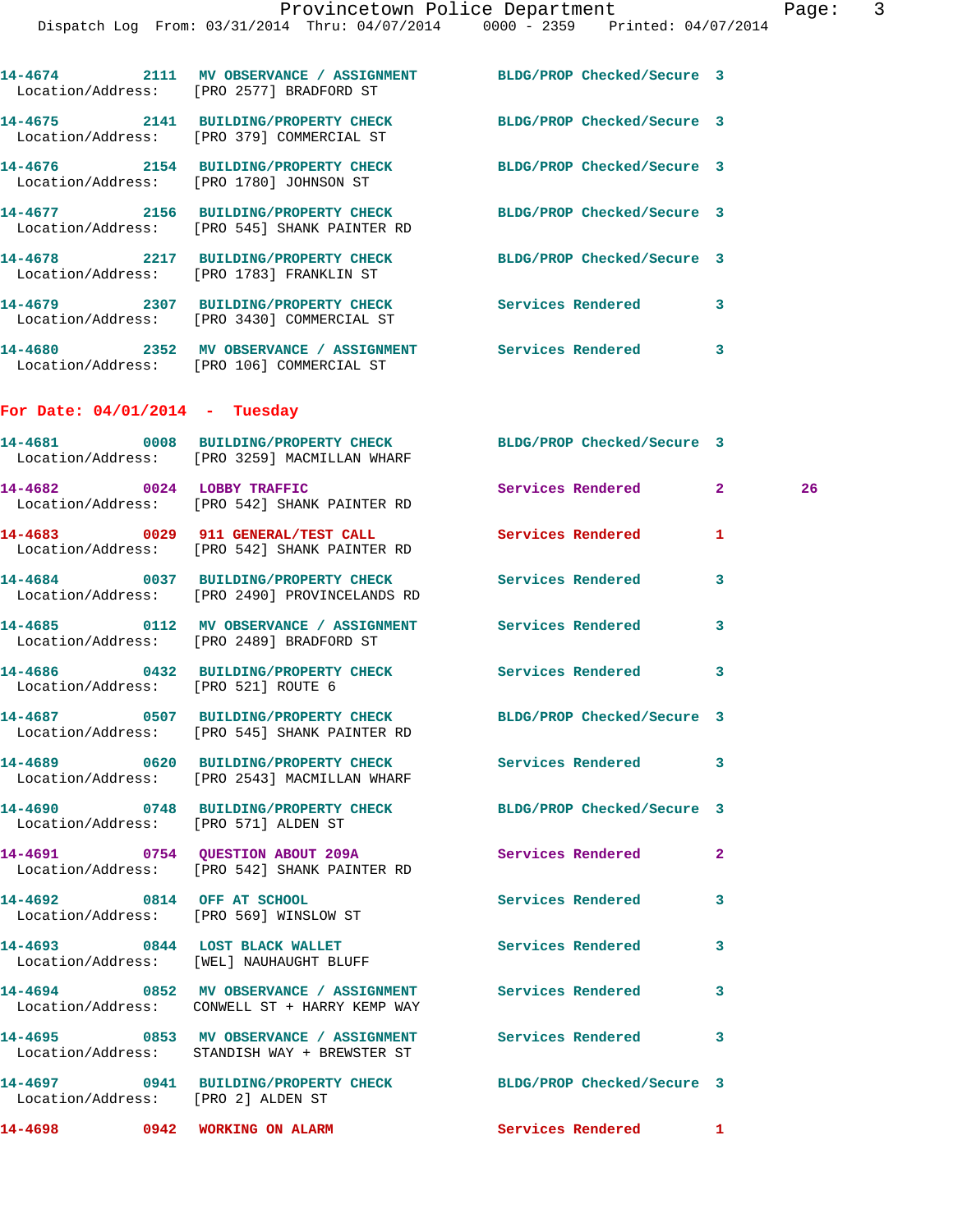|                                        | Dispatch Log From: 03/31/2014 Thru: 04/07/2014 0000 - 2359 Printed: 04/07/2014                                   | Provincetown Police Department | Page: 4        |
|----------------------------------------|------------------------------------------------------------------------------------------------------------------|--------------------------------|----------------|
| Location/Address: [PRO 408] CONWELL ST |                                                                                                                  |                                |                |
|                                        | 14-4699 0945 BUILDING/PROPERTY CHECK BLDG/PROP Checked/Secure 3<br>Location/Address: [PRO 3317] CEMETERY RD      |                                |                |
|                                        | 14-4700 1003 FOLLOW UP<br>Location/Address: [PRO 3296] SHANK PAINTER RD                                          | Services Rendered 2            |                |
| Location/Address: [PRO 3287] ROUTE 6   | 14-4701 1011 BUILDING/PROPERTY CHECK BLDG/PROP Checked/Secure 3                                                  |                                |                |
|                                        | 14-4702 1017 BUILDING/PROPERTY CHECK BLDG/PROP Checked/Secure 3<br>Location/Address: [PRO 447] JEROME SMITH RD   |                                |                |
|                                        | 14-4703 1022 BUILDING/PROPERTY CHECK BLDG/PROP Checked/Secure 3<br>Location/Address: BRADFORD ST                 |                                |                |
|                                        | 14-4704 1046 ASSIST CITIZEN<br>Location/Address: [PRO 106] COMMERCIAL ST                                         | Services Rendered 3            |                |
|                                        | 14-4705 1050 SQUIRRELS ON ROOF<br>Location/Address: [PRO 1251] SEASHORE PARK DR                                  | <b>SPOKEN TO</b>               | $\overline{2}$ |
|                                        | 14-4706 1126 LOST BLACK LAB<br>Location/Address: [PRO 597] COMMERCIAL ST                                         | <b>Services Rendered</b>       | $\overline{2}$ |
| Location: ROUTE 6 I/B                  | 14-4708 1153 MV OBSERVANCE / ASSIGNMENT Services Rendered                                                        |                                | 3              |
|                                        | 14-4709 1156 MV OBSERVANCE / ASSIGNMENT Services Rendered 3<br>Location/Address: [PRO 2818] CONWELL ST           |                                |                |
|                                        | 14-4710 1220 COMCAST EQUIP TAKEN Services Rendered<br>Location/Address: [PRO 654] COMMERCIAL ST                  |                                | 3              |
|                                        | 14-4711 1246 PARK, WALK & TALK<br>Location/Address: RYDER ST + COMMERCIAL ST                                     | No Action Required             | $\mathbf{2}$   |
|                                        | 14-4720 1317 LOOSE DOG<br>Location/Address: [PRO 155] COMMERCIAL ST                                              | Services Rendered              | $\mathbf{2}$   |
| 14-4712 1343 MV STOP                   | Location/Address: SANDY HILL LN + ROUTE 6                                                                        | <b>VERBAL WARNING</b>          | $\mathbf{3}$   |
|                                        | 14-4713 1343 BUILDING/PROPERTY CHECK BLDG/PROP Checked/Secure 3<br>Location/Address: [PRO 2490] PROVINCELANDS RD |                                |                |
| 14-4714 1348 SERVICE CALL              | Location/Address: [PRO 542] SHANK PAINTER RD                                                                     | Services Rendered 3            |                |
|                                        | 14-4715 1359 PARK, WALK & TALK<br>Location/Address: [PRO 3222] ALDEN ST                                          | Services Rendered              | $\mathbf{2}$   |
|                                        | 14-4716 1403 BUILDING/PROPERTY CHECK<br>Location/Address: [PRO 564] BAYBERRY AVE                                 | BLDG/PROP Checked/Secure 3     |                |
|                                        | 14-4717 1407 PROPERTY DAMAGE<br>Location/Address: [PRO 1580] KINGS WAY                                           | Services Rendered 3            |                |
|                                        | 14-4718 1414 BUILDING/PROPERTY CHECK BLDG/PROP Checked/Secure 3<br>Location/Address: [PRO 1783] FRANKLIN ST      |                                |                |
|                                        | 14-4721 1540 LOOSE DOG<br>Location/Address: [PRO 178] COMMERCIAL ST                                              | Could Not Locate 2             |                |
| 14-4722 1551 LOOSE DOG                 | Location/Address: [PRO 182] COMMERCIAL ST                                                                        | SPOKEN TO                      | $\mathbf{2}$   |
| Location/Address: [PRO 2513] ROUTE 6   | 14-4723 1601 MV OBSERVANCE / ASSIGNMENT Services Rendered 3                                                      |                                |                |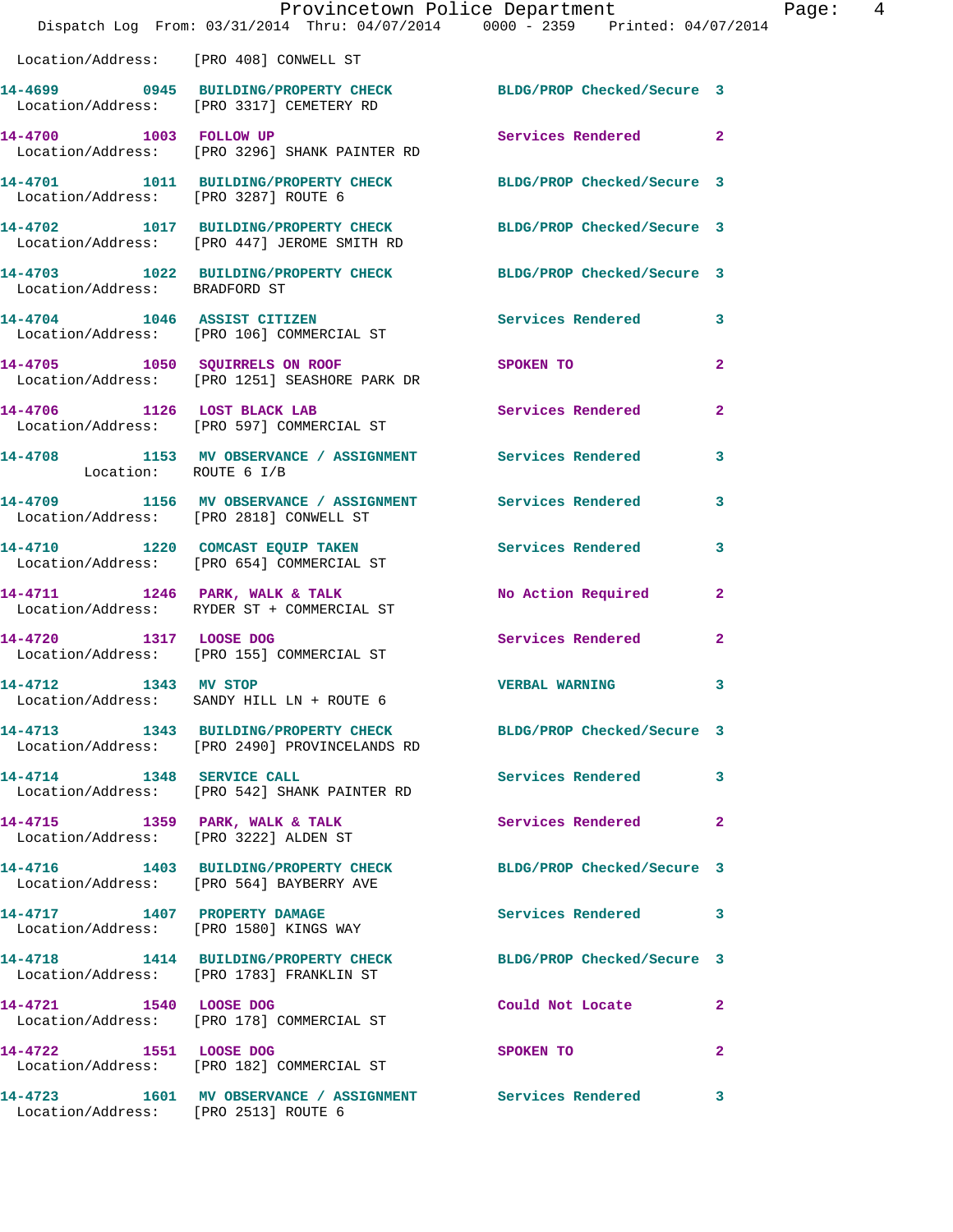|                                    | Dispatch Log From: 03/31/2014 Thru: 04/07/2014 0000 - 2359 Printed: 04/07/2014                              |                            |              |
|------------------------------------|-------------------------------------------------------------------------------------------------------------|----------------------------|--------------|
|                                    | 14-4724 1609 BUILDING/PROPERTY CHECK BLDG/PROP Checked/Secure 3<br>Location/Address: [PRO 2494] BRADFORD ST |                            |              |
|                                    | 14-4725 1646 MV OBSERVANCE / ASSIGNMENT<br>Location/Address: CONWELL ST + HENSCHE LN                        | <b>Services Rendered</b>   | 3            |
|                                    | 14-4726 1724 BUILDING/PROPERTY CHECK<br>Location/Address: [PRO 447] JEROME SMITH RD                         | BLDG/PROP Checked/Secure 3 |              |
|                                    | 14-4727 1851 BUILDING/PROPERTY CHECK<br>Location/Address: [PRO 3259] MACMILLAN WHARF                        | BLDG/PROP Checked/Secure 3 |              |
|                                    | 14-4728 1946 BUILDING/PROPERTY CHECK<br>Location/Address: [PRO 519] RACE POINT RD                           | BLDG/PROP Checked/Secure 3 |              |
|                                    | 14-4729 2059 MV OBSERVANCE / ASSIGNMENT<br>Location/Address: BRADFORD ST + HOWLAND ST                       | Services Rendered          | 3            |
|                                    | 14-4730 2131 BUILDING/PROPERTY CHECK<br>Location/Address: [PRO 1638] COMMERCIAL ST                          | BLDG/PROP Checked/Secure 3 |              |
|                                    | 14-4731 2206 BUILDING/PROPERTY CHECK<br>Location/Address: [PRO 530] SHANK PAINTER RD                        | BLDG/PROP Checked/Secure 3 |              |
|                                    | 14-4732 2224 BUILDING/PROPERTY CHECK<br>Location/Address: [PRO 2206] COMMERCIAL ST                          | BLDG/PROP Checked/Secure 3 |              |
|                                    | 14-4733 2304 BUILDING/PROPERTY CHECK<br>Location/Address: [PRO 1778] SHANK PAINTER RD                       | BLDG/PROP Checked/Secure 3 |              |
|                                    | 14-4734 2309 BUILDING/PROPERTY CHECK<br>Location/Address: [PRO 2483] COMMERCIAL ST                          | Services Rendered          | 3            |
|                                    | 14-4735 2311 BUILDING/PROPERTY CHECK<br>Location/Address: [PRO 3292] COMMERCIAL ST                          | BLDG/PROP Checked/Secure 3 |              |
|                                    | 14-4736 2316 PARK, WALK & TALK<br>Location/Address: [PRO 175] COMMERCIAL ST                                 | Services Rendered          | $\mathbf{2}$ |
|                                    | 14-4737 2322 BUILDING/PROPERTY CHECK<br>Location/Address: [PRO 2499] RACE POINT RD                          | Services Rendered          | 3            |
| 14-4738                            | 2331 MV OBSERVANCE / ASSIGNMENT Services Rendered<br>Location/Address: [PRO 3430] COMMERCIAL ST             |                            | 3            |
|                                    | 14-4739 2343 MV OBSERVANCE / ASSIGNMENT No Action Required<br>Location/Address: [PRO 2577] BRADFORD ST      |                            | 3            |
| For Date: $04/02/2014$ - Wednesday |                                                                                                             |                            |              |
|                                    | 14-4741 0009 MV OBSERVANCE / ASSIGNMENT Services Rendered<br>Location/Address: [PRO 106] COMMERCIAL ST      |                            | 3            |
| 14-4743 0020 MISSING CAT           | Location/Address: [PRO 2368] SHANK PAINTER RD                                                               | SPOKEN TO                  | $\mathbf{2}$ |
| 14-4744 0031 BAR CHECK             | Location/Address: [PRO 399] COMMERCIAL ST                                                                   | Services Rendered          | 2            |
|                                    | 14-4745 0114 BUILDING/PROPERTY CHECK<br>Location/Address: [PRO 530] SHANK PAINTER RD                        | BLDG/PROP Checked/Secure 3 |              |
| Location/Address: BRADFORD ST      | 14-4746 0215 BUILDING/PROPERTY CHECK                                                                        | BLDG/PROP Checked/Secure 3 |              |
|                                    | 14-4747 0218 BUILDING/PROPERTY CHECK Services Rendered<br>Location/Address: [PRO 2490] PROVINCELANDS RD     |                            | 3            |

**14-4748 0228 MV OBSERVANCE / ASSIGNMENT Services Rendered 3** 

Location/Address: RYDER ST + BRADFORD ST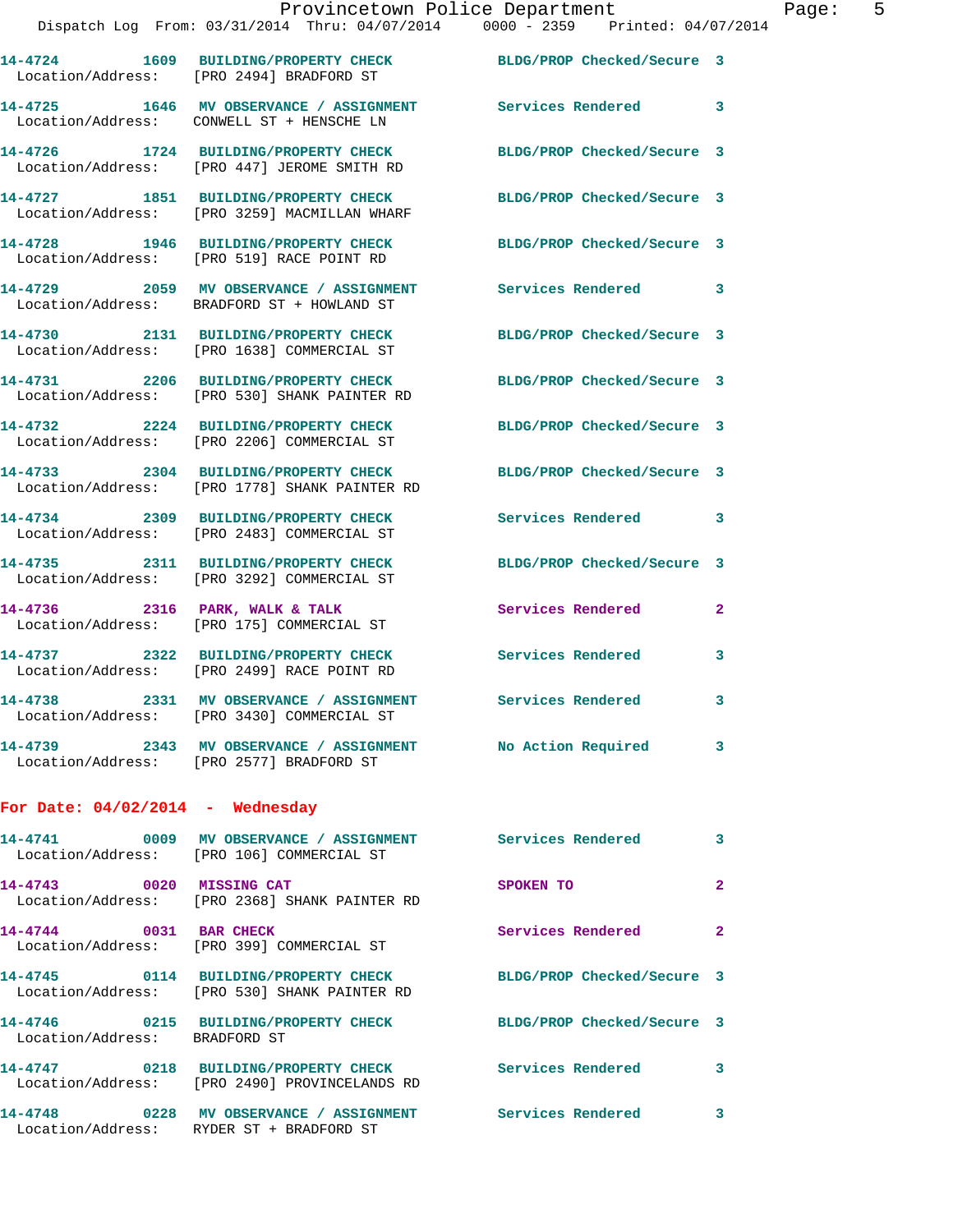|                                       | 14-4749 0252 BUILDING/PROPERTY CHECK BLDG/PROP Checked/Secure 3<br>Location/Address: [PRO 3030] TIN PAN ALLEY RD |                            |              |
|---------------------------------------|------------------------------------------------------------------------------------------------------------------|----------------------------|--------------|
|                                       | 14-4750 0309 LOBBY TRAFFIC<br>Location/Address: [PRO 542] SHANK PAINTER RD                                       | Services Rendered 2        | 24           |
|                                       | 14-4751 0438 BUILDING/PROPERTY CHECK BLDG/PROP Checked/Secure 3<br>Location/Address: [PRO 526] RYDER ST EXT      |                            |              |
|                                       | 14-4752 0456 BUILDING/PROPERTY CHECK Services Rendered 3<br>Location/Address: [PRO 444] HIGH POLE HILL           |                            |              |
|                                       | 14-4753 0522 BUILDING/PROPERTY CHECK BLDG/PROP Checked/Secure 3<br>Location/Address: [PRO 2543] MACMILLAN WHARF  |                            |              |
|                                       | 14-4754 0530 BUILDING/PROPERTY CHECK Services Rendered 3<br>Location/Address: [PRO 3670] SHANK PAINTER RD        |                            |              |
| Location/Address: SNAIL RD + ROUTE 6  | 14-4755 0714 MV OBSERVANCE / ASSIGNMENT No Action Required 3                                                     |                            |              |
|                                       | 14-4756 0717 MV STOP<br>Location/Address: [PRO 413] CONWELL ST                                                   | <b>VERBAL WARNING</b>      | 3            |
| Location/Address: [PRO 3287] ROUTE 6  | 14-4757 0725 BUILDING/PROPERTY CHECK BLDG/PROP Checked/Secure 3                                                  |                            |              |
|                                       | 14-4758 0731 BUILDING/PROPERTY CHECK BLDG/PROP Checked/Secure 3<br>Location/Address: [PRO 16] BRADFORD ST        |                            |              |
|                                       | 14-4759 0756 BUILDING/PROPERTY CHECK BLDG/PROP Checked/Secure 3<br>Location/Address: [PRO 447] JEROME SMITH RD   |                            |              |
| 14-4760 0756 MV STOP                  | Location/Address: SHANK PAINTER RD + ROUTE 6                                                                     | VERBAL WARNING 3           |              |
| Location/Address: [PRO 2] ALDEN ST    | 14-4761 0833 BUILDING/PROPERTY CHECK BLDG/PROP Checked/Secure 3                                                  |                            |              |
|                                       | 14-4762 0840 MV OBSERVANCE / ASSIGNMENT No Action Required 3<br>Location/Address: BRADFORD ST + STANDISH ST      |                            |              |
|                                       | 14-4763 0923 MV COMPLAINT<br>Location/Address: BRADFORD ST + COTTAGE ST                                          | No Action Required         | $\mathbf{2}$ |
|                                       | 14-4764 0934 BUILDING/PROPERTY CHECK<br>Location/Address: [PRO 3317] CEMETERY RD                                 | BLDG/PROP Checked/Secure 3 |              |
|                                       | 14-4765 0937 PARK, WALK & TALK<br>Location/Address: [PRO 3296] SHANK PAINTER RD                                  | No Action Required         | $\mathbf{2}$ |
|                                       | 14-4766 0943 LOST PLATE/FOUND<br>Location/Address: [PRO 542] SHANK PAINTER RD                                    | Unfounded                  | 3            |
|                                       | 14-4767 0954 TRAFFIC CONTROL<br>Location/Address: BRADFORD ST + FRANKLIN ST                                      | Services Rendered          | 3            |
| Location/Address: [PRO 3440] ROUTE 6  | 14-4768 1009 MV OBSERVANCE / ASSIGNMENT No Action Required                                                       |                            | 3            |
|                                       | 14-4769 1010 BUILDING/PROPERTY CHECK<br>Location/Address: [PRO 2490] PROVINCELANDS RD                            | BLDG/PROP Checked/Secure 3 |              |
| 14-4770    1014    COMPLAINT          | Location/Address: [PRO 395] COMMERCIAL ST                                                                        | Services Rendered          | 3            |
| Location/Address: [PRO 3222] ALDEN ST | 14-4771 1019 MEDICAL EMERGENCY                                                                                   | Transported to Hospital 1  |              |
| 14-4772                               | 1026 PARK, WALK & TALK                                                                                           | No Action Required         | $\mathbf{2}$ |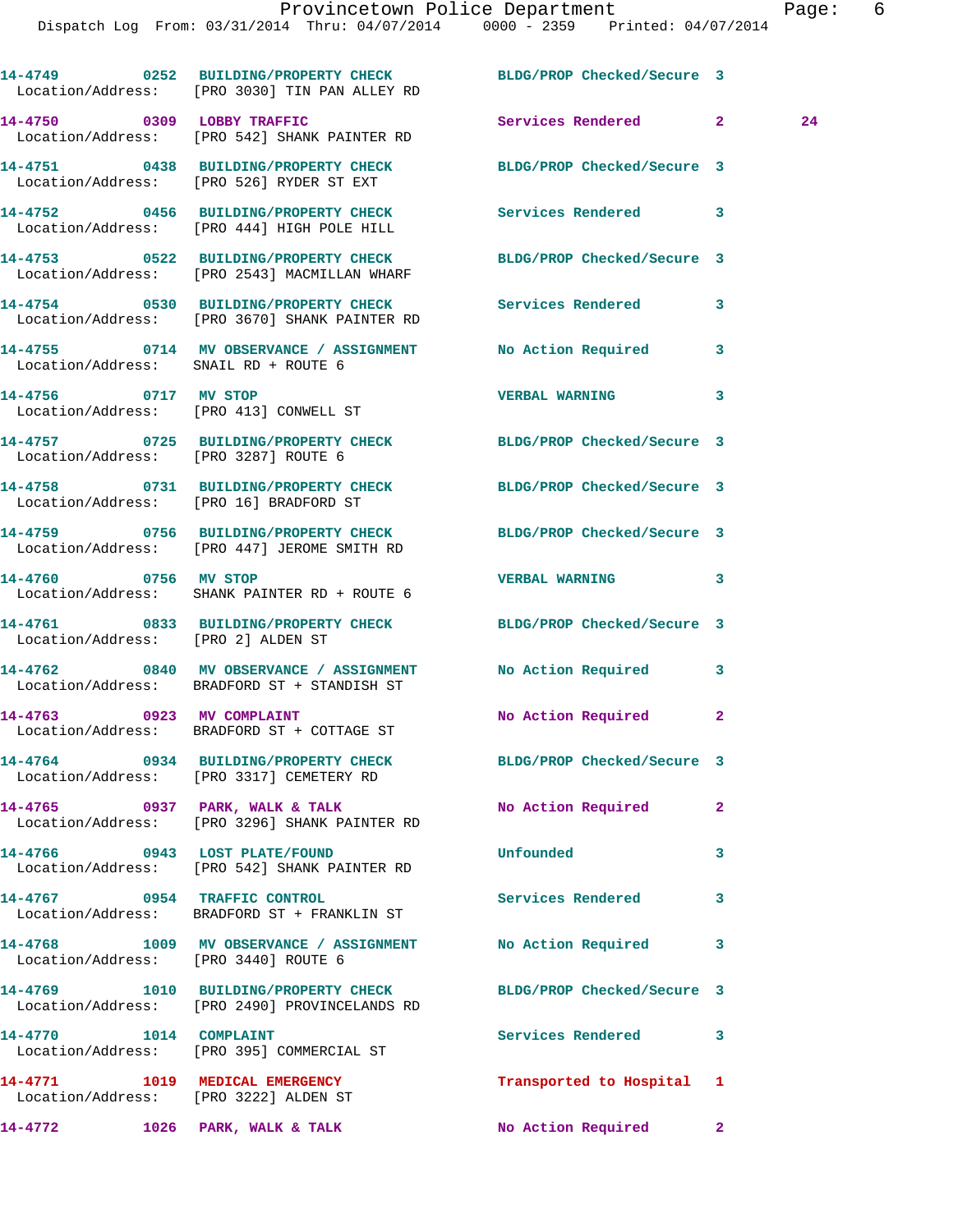|                                                                   | Dispatch Log From: 03/31/2014 Thru: 04/07/2014 0000 - 2359 Printed: 04/07/2014                                | Provincetown Police Department | 7<br>Page:   |
|-------------------------------------------------------------------|---------------------------------------------------------------------------------------------------------------|--------------------------------|--------------|
| Location/Address: BRADFORD ST                                     |                                                                                                               |                                |              |
| 14-4773 1030 MV STOP                                              | Location/Address: ROUTE 6 + SNAIL RD                                                                          | <b>VERBAL WARNING</b>          | 3            |
|                                                                   | 14-4774 1037 FOLLOW UP<br>Location/Address: [PRO 2830] WINSTON CT                                             | No Action Required             | $\mathbf{2}$ |
| Location/Address: [PRO 413] CONWELL ST                            | 14-4776 1058 MV OBSERVANCE / ASSIGNMENT No Action Required                                                    |                                | $\mathbf{3}$ |
|                                                                   | 14-4777 1113 ALARM - FIRE<br>Location/Address: [PRO 577] WINTHROP ST                                          | False Alarm                    | 1            |
|                                                                   | 14-4780 1116 TRAFFIC CONTROL-COMPLAINT<br>Location/Address: FRANKLIN ST + COMMERCIAL ST                       | Services Rendered              | 3            |
|                                                                   | 14-4778   1122 MV OBSERVANCE / ASSIGNMENT   No Action Required<br>Location/Address: [PRO 2818] CONWELL ST     |                                | $\mathbf{3}$ |
|                                                                   | 14-4779 1128 MV OBSERVANCE / ASSIGNMENT<br>Location/Address: [PRO 3296] SHANK PAINTER RD                      | No Action Required             | 3            |
|                                                                   | 14-4782 1129 PARKING / GENERAL<br>Location/Address: [PRO 30] BRADFORD ST                                      | Services Rendered              | $\mathbf{3}$ |
|                                                                   | 14-4783 1131 ASSIST CITIZEN<br>Location/Address: [PRO 1275] ANTHONY ST                                        | No Action Required             | 3            |
|                                                                   | 14-4781 1141 BUILDING/PROPERTY CHECK BLDG/PROP Checked/Secure 3<br>Location/Address: [PRO 2500] COMMERCIAL ST |                                |              |
|                                                                   | 14-4784 1208 PARK, WALK & TALK<br>Location/Address: [PRO 285] COMMERCIAL ST                                   | No Action Required             | $\mathbf{2}$ |
| 14-4786 1217 LOST SET OF KEYS                                     | Location/Address: [PRO 542] SHANK PAINTER RD                                                                  | Services Rendered 3            |              |
|                                                                   | 14-4787 1236 MEDICAL EMERGENCY<br>Location/Address: [PRO 440] HARRY KEMP WAY                                  | Transported to Hospital 1      |              |
|                                                                   | Location: [ORL] ORLEANS DIST. COURT                                                                           | No Action Required             | $\mathbf{3}$ |
|                                                                   | 14-4790 1258 ASSIST CITIZEN<br>Location/Address: [PRO 1403] NELSON AVE                                        | <b>Services Rendered</b>       | 3            |
|                                                                   | 14-4791 1306 ASSIST CITIZEN<br>Location/Address: [PRO 588] SHANK PAINTER RD                                   | No Action Required             | 3            |
|                                                                   | 14-4792 1329 ASSIST CITIZEN<br>Location/Address: [PRO 542] SHANK PAINTER RD                                   | <b>Services Rendered</b>       | 3            |
| 14-4793 1514 COMPLAINT                                            | Location/Address: [PRO 3007] HARRY KEMP WAY                                                                   | <b>Services Rendered</b>       | 3            |
|                                                                   | 14-4794 1519 PARKING COMPLAINT / GENERAL SPOKEN TO<br>Location/Address: [PRO 542] SHANK PAINTER RD            |                                | 3            |
|                                                                   | 14-4795 1521 ALARM - FIRE<br>Location/Address: [PRO 1240] OLD COLONY WAY                                      | False Alarm                    | 1            |
|                                                                   | 14-4796 1622 MV OBSERVANCE / ASSIGNMENT Services Rendered<br>Location/Address: [PRO 1562] CONWELL ST          |                                | 3            |
| 14-4797 1637 HAZARDS                                              | Location/Address: [PRO 3879] DEWEY AVE                                                                        | Services Rendered              | 1            |
| 14-4798 1644 EXTRA PATROLS<br>Location/Address: [PRO 521] ROUTE 6 |                                                                                                               | Services Rendered              | 3            |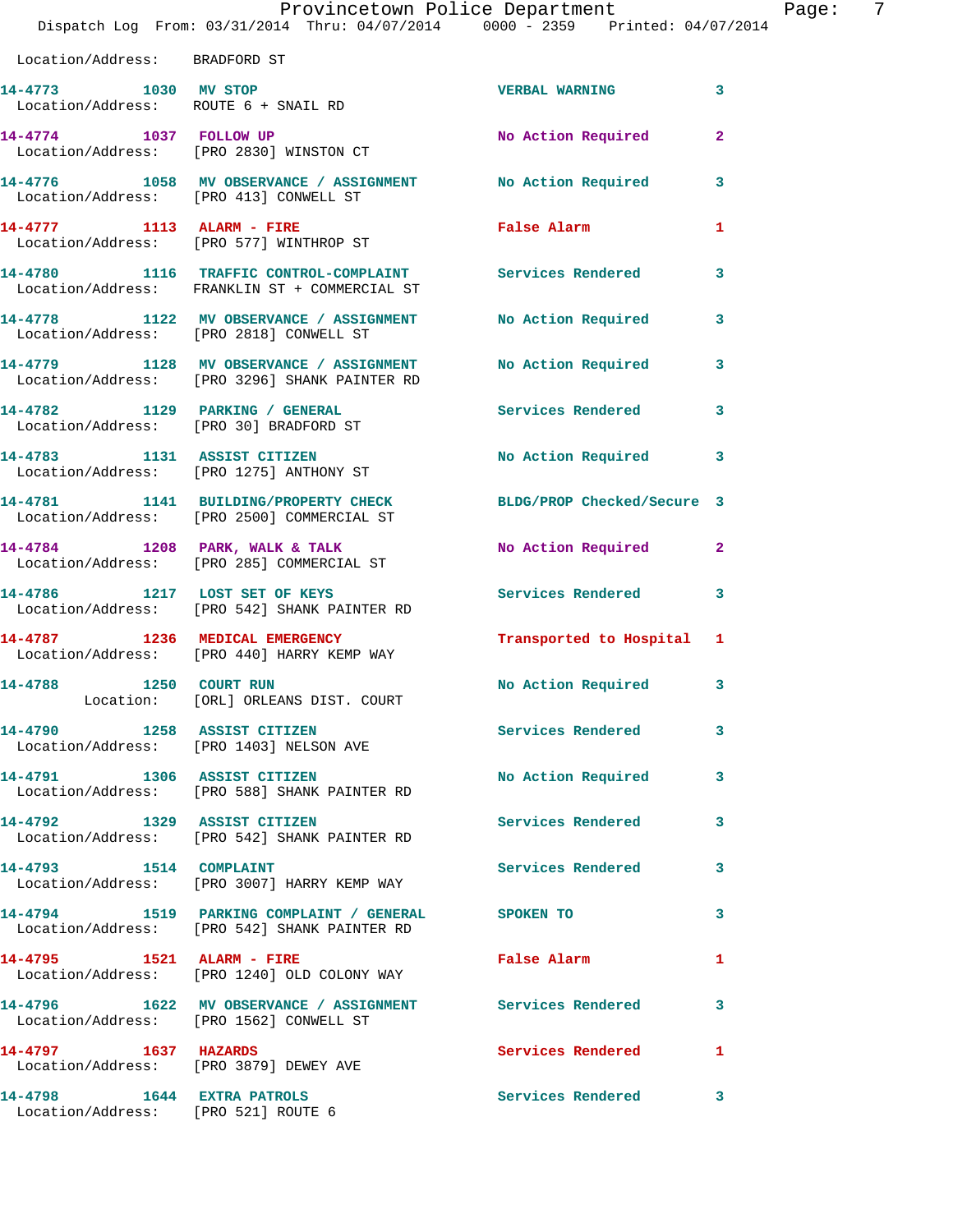|                                        | Provincetown Police Department                                                                                  |                            |                |
|----------------------------------------|-----------------------------------------------------------------------------------------------------------------|----------------------------|----------------|
|                                        | Dispatch Log From: 03/31/2014 Thru: 04/07/2014 0000 - 2359 Printed: 04/07/2014                                  |                            |                |
|                                        | 14-4799 1738 LANDLORD/TENANT Services Rendered<br>Location/Address: [PRO 542] SHANK PAINTER RD                  |                            | $\overline{2}$ |
| 14-4800 1819 ASSIST CITIZEN            | Location/Address: [PRO 3670] SHANK PAINTER RD                                                                   | Services Rendered          | 3              |
| Location/Address: [PRO 94] BRADFORD ST | 14-4801 1836 MV OBSERVANCE / ASSIGNMENT Services Rendered                                                       |                            | 3              |
|                                        | 14-4802 1856 BUILDING/PROPERTY CHECK<br>Location/Address: [PRO 2206] COMMERCIAL ST                              | BLDG/PROP Checked/Secure 3 |                |
|                                        | 14-4803 2008 BUILDING/PROPERTY CHECK<br>Location/Address: [PRO 1778] SHANK PAINTER RD                           | BLDG/PROP Checked/Secure 3 |                |
|                                        | 14-4804 2011 MV OBSERVANCE / ASSIGNMENT<br>Location/Address: [PRO 3670] SHANK PAINTER RD                        | <b>Services Rendered</b>   | 3              |
| 14-4805 2039 MV STOP                   | Location/Address: [PRO 3296] SHANK PAINTER RD                                                                   | <b>VERBAL WARNING</b>      | 3              |
| 14-4806 2053 MV STOP                   | Location/Address: BRADFORD ST + COOK ST                                                                         | <b>VERBAL WARNING</b>      | 3              |
|                                        | 14-4807 2113 BUILDING/PROPERTY CHECK<br>Location/Address: [PRO 175] COMMERCIAL ST                               | BLDG/PROP Checked/Secure 3 |                |
| Location/Address: [PRO 1859] ROUTE 6   | 14-4808 2130 BUILDING/PROPERTY CHECK BLDG/PROP Checked/Secure 3                                                 |                            |                |
| Location/Address: [PRO 554] TREMONT ST | 14-4809 2221 BUILDING/PROPERTY CHECK                                                                            | BLDG/PROP Checked/Secure 3 |                |
| Location/Address: [PRO 3287] ROUTE 6   | 14-4810 2228 BUILDING/PROPERTY CHECK BLDG/PROP Checked/Secure 3                                                 |                            |                |
|                                        | 14-4811 2309 BUILDING/PROPERTY CHECK BLDG/PROP Checked/Secure 3<br>Location/Address: [PRO 530] SHANK PAINTER RD |                            |                |
|                                        | 14-4812 2316 PARK, WALK & TALK<br>Location: [PRO 3431] LOPES SQUARE                                             | <b>Services Rendered</b>   | $\overline{2}$ |
| 14-4813 2319 BAR CHECK                 | Location/Address: [PRO 3443] COMMERCIAL ST                                                                      | BLDG/PROP Checked/Secure 2 |                |
| 14-4814 2322 BAR CHECK                 | Location/Address: [PRO 399] COMMERCIAL ST                                                                       | BLDG/PROP Checked/Secure 2 |                |

Page: 8

**14-4815 2329 BUILDING/PROPERTY CHECK BLDG/PROP Checked/Secure 3**  Location/Address: [PRO 175] COMMERCIAL ST

## **For Date: 04/03/2014 - Thursday**

| 14-4817<br>0004 | <b>LOBBY TRAFFIC</b><br>Location/Address: [PRO 542] SHANK PAINTER RD   | Services Rendered          | $\overline{a}$          | 34 |
|-----------------|------------------------------------------------------------------------|----------------------------|-------------------------|----|
| 0018<br>14-4818 | SUSPICIOUS MV<br>Location/Address: [PRO 447] JEROME SMITH RD           | Unfounded                  | $\overline{\mathbf{2}}$ |    |
| 0027<br>14-4820 | BUILDING/PROPERTY CHECK<br>Location/Address: [PRO 2483] COMMERCIAL ST  | Services Rendered          | 3                       |    |
| 14-4819<br>0028 | BUILDING/PROPERTY CHECK<br>Location/Address: [PRO 447] JEROME SMITH RD | BLDG/PROP Checked/Secure 3 |                         |    |
| 14-4821<br>0030 | BUILDING/PROPERTY CHECK<br>Location/Address: [PRO 3256] COMMERCIAL ST  | BLDG/PROP Checked/Secure 3 |                         |    |
| 14-4822<br>0036 | MV OBSERVANCE / ASSIGNMENT<br>Location/Address: BRADFORD ST + RYDER ST | Services Rendered          | 3                       |    |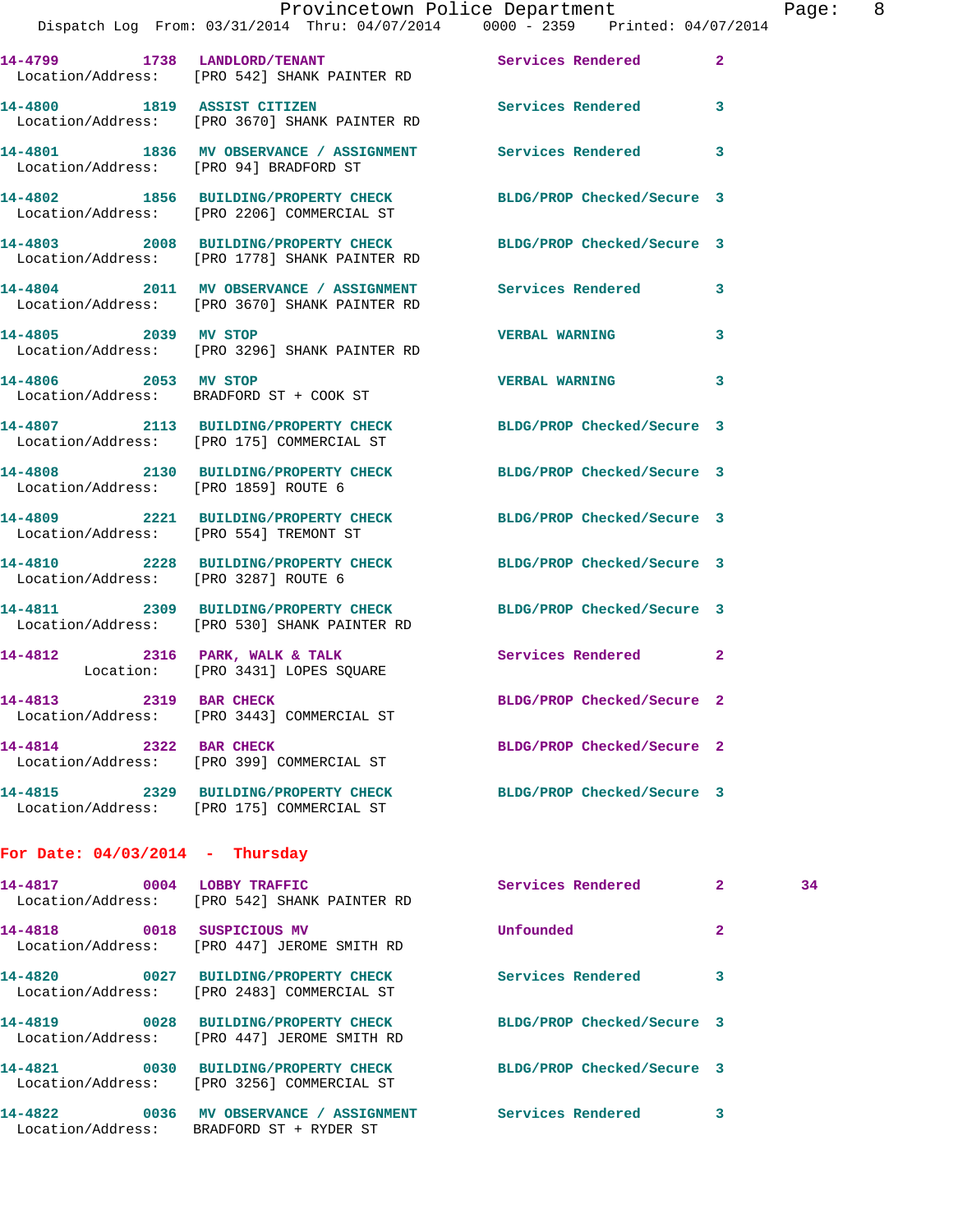|                                                                  | 14-4823 0057 MV OBSERVANCE / ASSIGNMENT Services Rendered 3<br>Location/Address: [PRO 106] COMMERCIAL ST    |                            |                            |
|------------------------------------------------------------------|-------------------------------------------------------------------------------------------------------------|----------------------------|----------------------------|
|                                                                  | 14-4824 0116 MV OBSERVANCE / ASSIGNMENT<br>Location/Address: [PRO 2577] BRADFORD ST                         | No Action Required 3       |                            |
|                                                                  | 14-4825 0129 BUILDING/PROPERTY CHECK<br>Location/Address: [PRO 3287] ROUTE 6                                | BLDG/PROP Checked/Secure 3 |                            |
|                                                                  | 14-4826 0138 MV OBSERVANCE / ASSIGNMENT<br>Location/Address: [PRO 2489] BRADFORD ST                         | Services Rendered 3        |                            |
|                                                                  | 14-4827 0152 BUILDING/PROPERTY CHECK<br>Location/Address: [PRO 1780] JOHNSON ST                             | BLDG/PROP Checked/Secure 3 |                            |
|                                                                  | 14-4828 0448 BUILDING/PROPERTY CHECK<br>Location/Address: [PRO 1638] COMMERCIAL ST                          | BLDG/PROP Checked/Secure 3 |                            |
|                                                                  | 14-4829 0455 BUILDING/PROPERTY CHECK<br>Location/Address: [PRO 2206] COMMERCIAL ST                          | Services Rendered          | 3                          |
| Location/Address: [PRO 521] ROUTE 6                              | 14-4830 0557 MV OBSERVANCE / ASSIGNMENT                                                                     | No Action Required         | $\overline{\phantom{a}}$ 3 |
|                                                                  | 14-4831 0625 BUILDING/PROPERTY CHECK<br>Location/Address: [PRO 416] RACE POINT RD                           | BLDG/PROP Checked/Secure 3 |                            |
| 14-4832 0713 COMPLAINT<br>Location/Address: ROUTE 6              |                                                                                                             | Could Not Locate 3         |                            |
| Location/Address: [PRO 3287] ROUTE 6                             | 14-4833 0801 BUILDING/PROPERTY CHECK BLDG/PROP Checked/Secure 3                                             |                            |                            |
|                                                                  | 14-4834 0803 MV OBSERVANCE / ASSIGNMENT<br>Location/Address: BREWSTER ST + PEARL ST                         | No Action Required         | 3                          |
| 14-4835 0811 AT SCHOOL<br>Location/Address: [PRO 569] WINSLOW ST |                                                                                                             | Services Rendered          | 3                          |
| 14-4837 0854 MV STOP<br>Location/Address: ROUTE 6                |                                                                                                             | No Action Required         | 3                          |
|                                                                  | 14-4840 0929 BUILDING/PROPERTY CHECK<br>Location/Address: [PRO 3318] CEMETERY RD                            | BLDG/PROP Checked/Secure 3 |                            |
|                                                                  | 14-4841 0947 BUILDING/PROPERTY CHECK<br>Location/Address: [PRO 444] HIGH POLE HILL                          | BLDG/PROP Checked/Secure 3 |                            |
| 14-4842 1008 MEDICAL EMERGENCY                                   | Location/Address: [PRO 1403] NELSON AVE                                                                     | Transported to Hospital 1  |                            |
|                                                                  | 14-4843 1011 ASSIST CITIZEN<br>Location/Address: [PRO 1190] COMMERCIAL ST                                   | Services Rendered          | 3                          |
| 14-4845    1026    911    GENERAL                                | Location/Address: [PRO 182] COMMERCIAL ST                                                                   | <b>Services Rendered</b> 1 |                            |
| 14-4847 1057 MV STOP                                             | Location/Address: [PRO 3004] BRADFORD ST                                                                    | <b>VERBAL WARNING</b>      | 3                          |
|                                                                  | 14-4848 1057 PARKING COMPLAINT / GENERAL SPOKEN TO<br>Location/Address: STANDISH ST + BRADFORD ST           |                            | 3                          |
|                                                                  | 14-4850 1138 BUILDING/PROPERTY CHECK BLDG/PROP Checked/Secure 3<br>Location/Address: [PRO 3317] CEMETERY RD |                            |                            |
|                                                                  | 14-4851 1143 PARK, WALK & TALK<br>Location/Address: [PRO 606] CONWELL ST                                    | No Action Required 2       |                            |
|                                                                  | 14-4853 1218 PARKING COMPLAINT / GENERAL SPOKEN TO                                                          |                            | 3                          |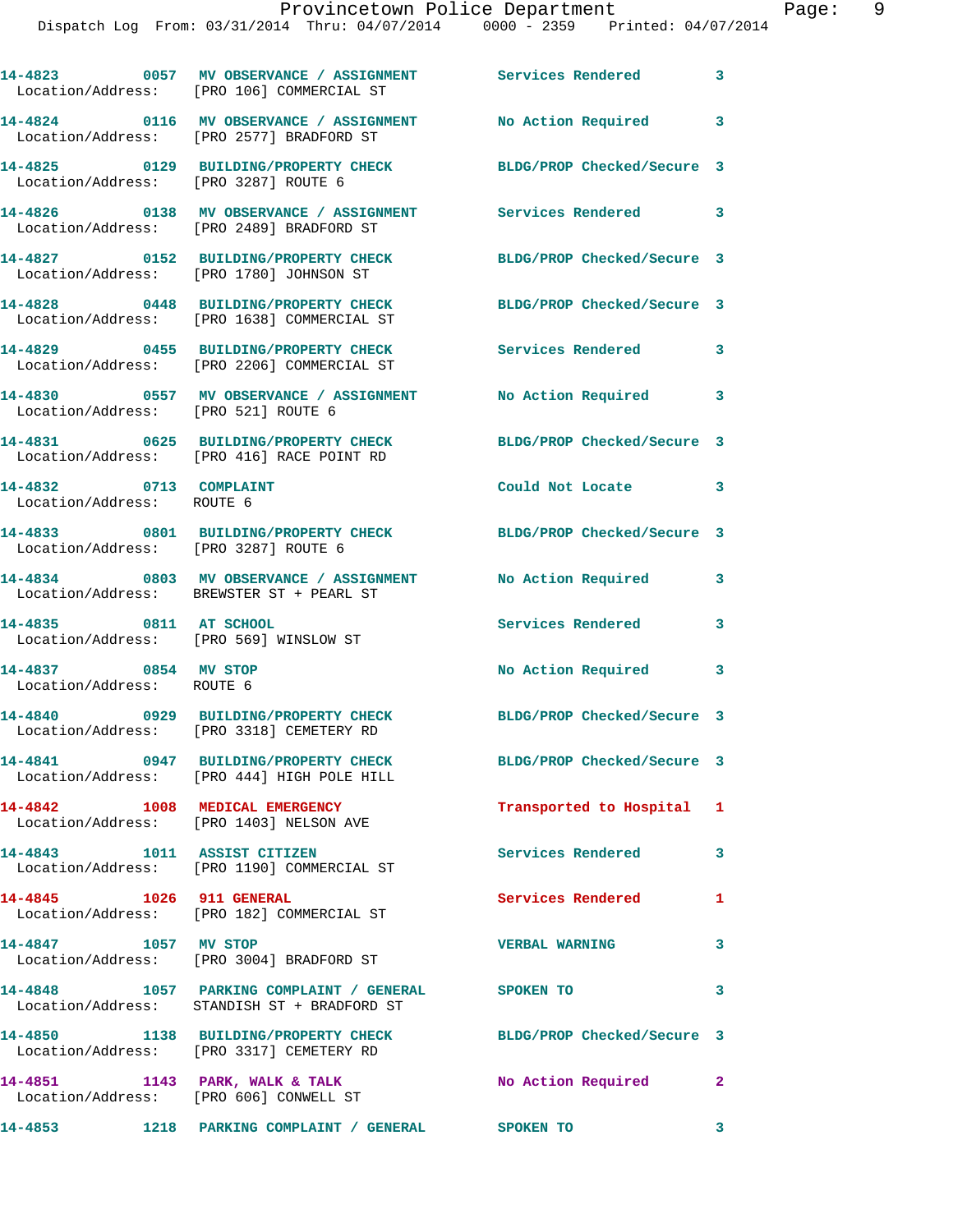|                                       | Dispatch Log From: 03/31/2014 Thru: 04/07/2014 0000 - 2359 Printed: 04/07/2014                                | Provincetown Police Department |                         | Page: 10 |  |
|---------------------------------------|---------------------------------------------------------------------------------------------------------------|--------------------------------|-------------------------|----------|--|
|                                       | Location/Address: [PRO 2512] JEROME SMITH RD                                                                  |                                |                         |          |  |
| 14-4852 1223 COMPLAINT                | Location/Address: [PRO 444] HIGH POLE HILL                                                                    | SPOKEN TO<br>$\sim$ 3          |                         |          |  |
|                                       | 14-4854 1251 ASSIST CITIZEN<br>Location/Address: [PRO 1275] ANTHONY ST                                        | Services Rendered 3            |                         |          |  |
| 14-4855 1405 911 GENERAL              | Location/Address: [PRO 965] KIMBERLY LN                                                                       | Services Rendered 1            |                         |          |  |
|                                       | 14-4857 1405 ASSIST CITIZEN<br>Location/Address: [PRO 2157] COMMERCIAL ST                                     | Services Rendered 3            |                         |          |  |
| Location/Address: [PRO 571] ALDEN ST  | 14-4856 1427 BUILDING/PROPERTY CHECK BLDG/PROP Checked/Secure 3                                               |                                |                         |          |  |
|                                       | 14-4858 1436 ANIMAL CALL-LOOSE BUNNY No Action Required 2<br>Location/Address: [PRO 988] MECHANIC ST          |                                |                         |          |  |
| Location/Address: [PRO 2521] ROUTE 6  | 14-4859 1528 MV OBSERVANCE / ASSIGNMENT Services Rendered                                                     |                                | 3                       |          |  |
| Location/Address: BRADFORD ST         | 14-4860 1528 TRAFFIC CONTROL No Action Required 3                                                             |                                |                         |          |  |
|                                       | 14-4861 1535 COMPLAINT<br>Location/Address: [PRO 542] SHANK PAINTER RD                                        | SPOKEN TO                      | $\overline{\mathbf{3}}$ |          |  |
|                                       | 14-4862 1624 MV OBSERVANCE / ASSIGNMENT No Action Required 3<br>Location/Address: CONWELL ST + CEMETERY RD    |                                |                         |          |  |
|                                       | 14-4863 1629 HARASSMENT ORDER MODIFICATION SPOKEN TO<br>Location/Address: [PRO 542] SHANK PAINTER RD          |                                | $\mathbf{2}$            |          |  |
|                                       | 14-4865 1658 WELLBEING CHECK<br>Location/Address: [PRO 1103] SHIPS WAY RD                                     | SPOKEN TO                      | 3                       |          |  |
| Location/Address: [PRO 3222] ALDEN ST | 14-4864 1703 MEDICAL EMERGENCY                                                                                | Transported to Hospital 1      |                         |          |  |
| 14-4867                               | 1752 BUILDING/PROPERTY CHECK BLDG/PROP Checked/Secure 3<br>Location/Address: [PRO 2898] JEROME SMITH RD       |                                |                         |          |  |
|                                       | 14-4868 1834 BUILDING/PROPERTY CHECK BLDG/PROP Checked/Secure 3<br>Location/Address: [PRO 1783] FRANKLIN ST   |                                |                         |          |  |
|                                       | 14-4869 1921 BUILDING/PROPERTY CHECK<br>Location/Address: [PRO 519] RACE POINT RD                             | BLDG/PROP Checked/Secure 3     |                         |          |  |
|                                       | 14-4870 1955 ANIMAL CALL<br>Location/Address: [PRO 440] HARRY KEMP WAY                                        | <b>GONE ON ARRIVAL</b>         | 2                       |          |  |
|                                       | 14-4871 2015 ASSIST AGENCY / MUTUAL AID<br>Location/Address: [PRO 3670] SHANK PAINTER RD                      | <b>SPOKEN TO</b>               | $\mathbf{3}$            | 1        |  |
|                                       | 14-4872 2045 BUILDING/PROPERTY CHECK<br>Location/Address: [PRO 3259] MACMILLAN WHARF                          | BLDG/PROP Checked/Secure 3     |                         |          |  |
|                                       | 14-4873 2112 BUILDING/PROPERTY CHECK BLDG/PROP Checked/Secure 3<br>Location/Address: [PRO 1638] COMMERCIAL ST |                                |                         |          |  |
|                                       | 14-4874 2148 BUILDING/PROPERTY CHECK<br>Location/Address: [PRO 3004] BRADFORD ST                              | BLDG/PROP Checked/Secure 3     |                         |          |  |
|                                       | 14-4875 2214 BUILDING/PROPERTY CHECK BLDG/PROP Checked/Secure 3<br>Location/Address: [PRO 16] MAYFLOWER AVE   |                                |                         |          |  |
| Location/Address: [PRO 3287] ROUTE 6  | 14-4876 2230 BUILDING/PROPERTY CHECK BLDG/PROP Checked/Secure 3                                               |                                |                         |          |  |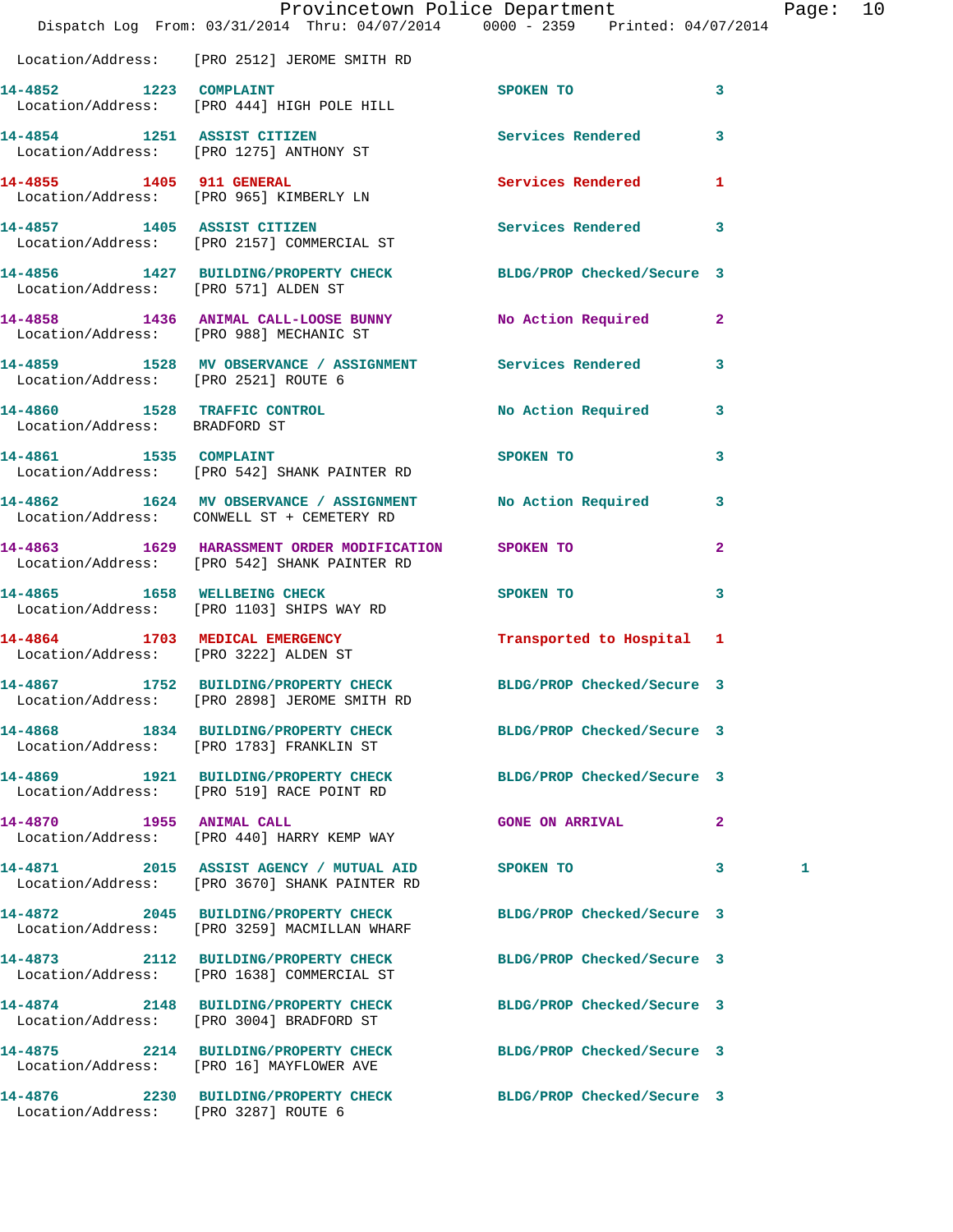|                                        |                                                                                                                  | Provincetown Police Department Page: 11 |              |    |  |
|----------------------------------------|------------------------------------------------------------------------------------------------------------------|-----------------------------------------|--------------|----|--|
|                                        | Dispatch Log From: 03/31/2014 Thru: 04/07/2014 0000 - 2359 Printed: 04/07/2014                                   |                                         |              |    |  |
|                                        | 14-4877 2311 BUILDING/PROPERTY CHECK BLDG/PROP Checked/Secure 3<br>Location/Address: [PRO 1778] SHANK PAINTER RD |                                         |              |    |  |
|                                        | 14-4878 2311 BUILDING/PROPERTY CHECK BLDG/PROP Checked/Secure 3<br>Location/Address: [PRO 379] COMMERCIAL ST     |                                         |              |    |  |
| Location/Address: [PRO 521] ROUTE 6    | 14-4879 2344 BUILDING/PROPERTY CHECK Services Rendered 3                                                         |                                         |              |    |  |
|                                        | 14-4880 2345 MV OBSERVANCE / ASSIGNMENT No Action Required 3<br>Location/Address: [PRO 2577] BRADFORD ST         |                                         |              |    |  |
| For Date: $04/04/2014$ - Friday        |                                                                                                                  |                                         |              |    |  |
|                                        | 14-4881 0003 BUILDING/PROPERTY CHECK BLDG/PROP Checked/Secure 3<br>Location/Address: [PRO 306] COMMERCIAL ST     |                                         |              |    |  |
|                                        | 14-4882 0009 MV STOP/VERBAL 90/20 VERBAL WARNING 3<br>Location/Address: [PRO 399] COMMERCIAL ST                  |                                         |              |    |  |
|                                        | 14-4883 0018 BUILDING/PROPERTY CHECK BLDG/PROP Checked/Secure 3<br>Location/Address: [PRO 440] HARRY KEMP WAY    |                                         |              |    |  |
|                                        | 14-4884 0022 BUILDING/PROPERTY CHECK BLDG/PROP Checked/Secure 3<br>Location/Address: [PRO 530] SHANK PAINTER RD  |                                         |              |    |  |
|                                        | 14-4885 0033 MV OBSERVANCE / ASSIGNMENT Services Rendered 3<br>Location/Address: HIGH POLE HL + BRADFORD ST      |                                         |              |    |  |
|                                        | 14-4886 0034 MV OBSERVANCE / ASSIGNMENT Services Rendered 3<br>Location/Address: BRADFORD ST + HOWLAND ST        |                                         |              |    |  |
|                                        | 14-4887 0037 BAR CHECK<br>Location/Address: [PRO 80] CARVER ST                                                   | Services Rendered                       | $\mathbf{2}$ |    |  |
|                                        | 14-4888 0052 BAR CHECK<br>Location/Address: [PRO 484] MASONIC PL                                                 | Services Rendered 2                     |              |    |  |
|                                        | 14-4889 0103 BUILDING/PROPERTY CHECK BLDG/PROP Checked/Secure 3<br>Location/Address: [PRO 175] COMMERCIAL ST     |                                         |              |    |  |
|                                        | 14-4890 0119 COMPLAINT/HOMELESS MAN<br>Location/Address: [PRO 105] COMMERCIAL ST                                 | <b>GONE ON ARRIVAL</b>                  | 3            |    |  |
|                                        | Location/Address: [PRO 105] COMMERCIAL ST                                                                        |                                         |              |    |  |
|                                        | 14-4892 0131 BUILDING/PROPERTY CHECK BLDG/PROP Checked/Secure 3<br>Location/Address: [PRO 182] COMMERCIAL ST     |                                         |              |    |  |
| Location/Address: [PRO 1859] ROUTE 6   | 14-4893 0216 BUILDING/PROPERTY CHECK BLDG/PROP Checked/Secure 3                                                  |                                         |              |    |  |
|                                        | 14-4894 0316 BUILDING/PROPERTY CHECK Services Rendered 3<br>Location/Address: [PRO 106] COMMERCIAL ST            |                                         |              |    |  |
|                                        | 14-4895 0418 BUILDING/PROPERTY CHECK BLDG/PROP Checked/Secure 3<br>Location/Address: [PRO 525] COMMERCIAL ST     |                                         |              |    |  |
|                                        | 14-4896 0439 LOBBY TRAFFIC<br>Location/Address: [PRO 542] SHANK PAINTER RD                                       | Services Rendered 2                     |              | 33 |  |
| Location/Address: [PRO 413] CONWELL ST | 14-4897 0500 MV OBSERVANCE / ASSIGNMENT Services Rendered 3                                                      |                                         |              |    |  |
|                                        | 14-4898 0516 BUILDING/PROPERTY CHECK BLDG/PROP Checked/Secure 3<br>Location/Address: [PRO 3256] COMMERCIAL ST    |                                         |              |    |  |
|                                        | 14-4899 0542 BUILDING/PROPERTY CHECK Services Rendered 3<br>Location/Address: [PRO 75] CAPTAIN BERTIE RD         |                                         |              |    |  |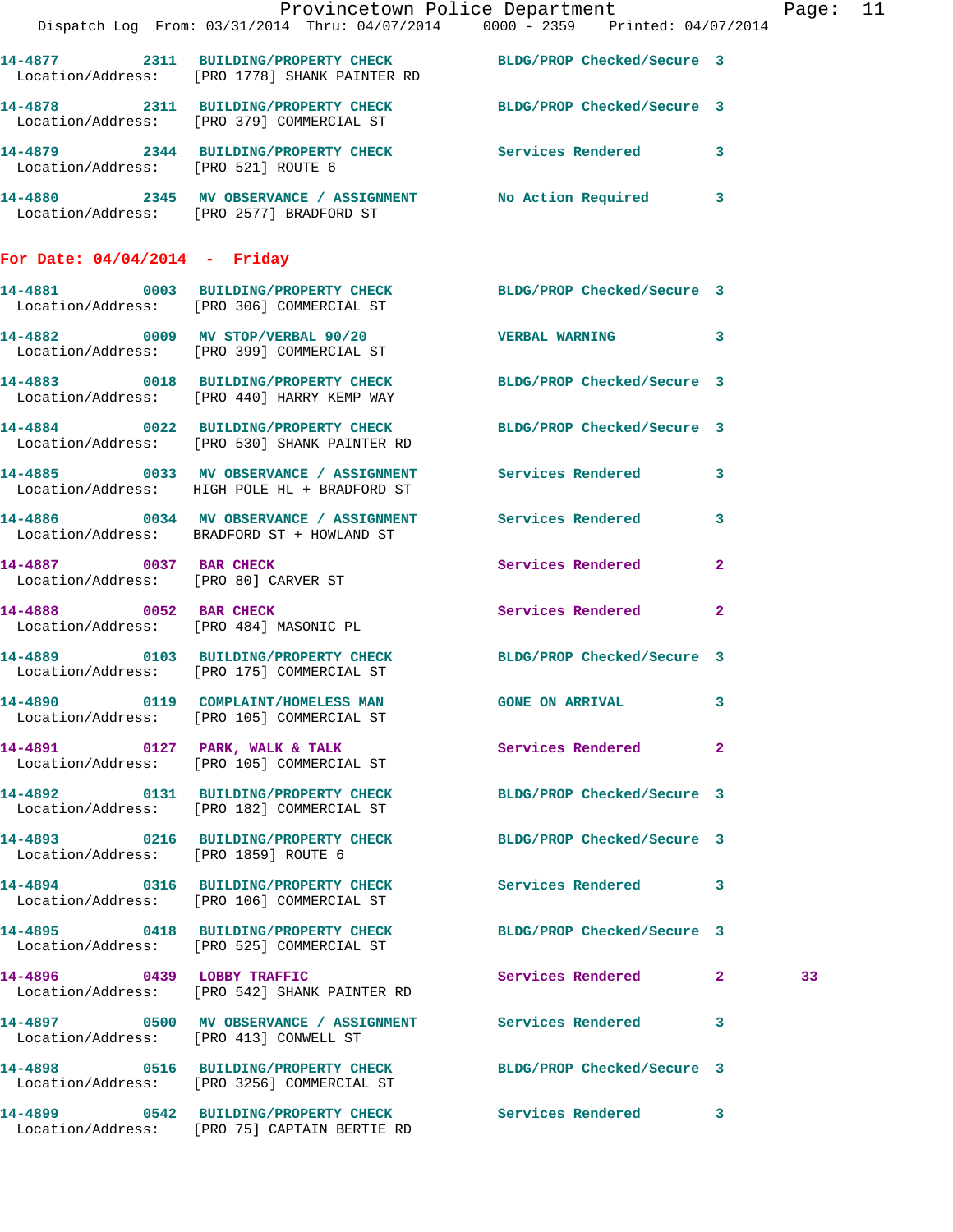|                                                                           | 14-4900 0552 BUILDING/PROPERTY CHECK<br>Location/Address: [PRO 447] JEROME SMITH RD                       | BLDG/PROP Checked/Secure 3 |                         |
|---------------------------------------------------------------------------|-----------------------------------------------------------------------------------------------------------|----------------------------|-------------------------|
|                                                                           | 14-4901 0557 MV OBSERVANCE / ASSIGNMENT Services Rendered 3<br>Location/Address: [PRO 2513] ROUTE 6       |                            |                         |
| Location/Address: [PRO 3287] ROUTE 6                                      | 14-4902 0720 BUILDING/PROPERTY CHECK                                                                      | BLDG/PROP Checked/Secure 3 |                         |
|                                                                           | 14-4903 0737 BUILDING/PROPERTY CHECK<br>Location/Address: [PRO 447] JEROME SMITH RD                       | BLDG/PROP Checked/Secure 3 |                         |
| 14-4904 0812 AT SCHOOL                                                    | Location/Address: [PRO 569] WINSLOW ST                                                                    | Services Rendered 3        |                         |
| Location/Address: [PRO 571] ALDEN ST                                      | 14-4905 0829 BUILDING/PROPERTY CHECK BLDG/PROP Checked/Secure 3                                           |                            |                         |
| 14-4906 0839 DISORDERLY                                                   | Location/Address: [PRO 3040] OLD ANN PAGE WAY                                                             | Could Not Locate 2         |                         |
|                                                                           | 14-4907 0858 MV OBSERVANCE / ASSIGNMENT Could Not Locate<br>Location/Address: HARRY KEMP WAY + HOWLAND ST |                            | 3                       |
| Location/Address: [PRO 16] BRADFORD ST                                    | 14-4908 0907 BUILDING/PROPERTY CHECK BLDG/PROP Checked/Secure 3                                           |                            |                         |
| Location/Address: [PRO 2] ALDEN ST                                        | 14-4909 0932 BUILDING/PROPERTY CHECK                                                                      | BLDG/PROP Checked/Secure 3 |                         |
| Location/Address: [PRO 2513] ROUTE 6                                      | 14-4910 0940 MV OBSERVANCE / ASSIGNMENT Services Rendered 3                                               |                            |                         |
|                                                                           | 14-4911 0942 MV OBSERVANCE / ASSIGNMENT<br>Location/Address: BRADFORD ST + HOWLAND ST                     | Citation/Warning Issued 3  |                         |
| 14-4912 0943 LOST HONDA KEY                                               | Location/Address: [PRO 1434] STANDISH ST                                                                  | No Action Required         | 3                       |
| 14-4913 0945 MV STOP<br>Location/Address: [PRO 2521] ROUTE 6              |                                                                                                           | <b>VERBAL WARNING</b>      | 3                       |
| 14-4914 0948 VERBAL INSPECTION<br>Location/Address: WILLOW DR             |                                                                                                           | <b>VERBAL WARNING</b>      | 3                       |
| 14-4915 0954 SCAM/FRAUD COMPLAINT<br>Location/Address: [PRO 504] PEARL ST |                                                                                                           | SPOKEN TO                  | $\mathbf{2}^-$          |
|                                                                           | 14-4917 1011 MV OBSERVANCE / ASSIGNMENT Services Rendered 3<br>Location/Address: [PRO 2818] CONWELL ST    |                            |                         |
| 14-4918 1103 MOCK CODE DRILL<br>Location/Address: [PRO 3222] ALDEN ST     |                                                                                                           | No Action Required         | 3                       |
| 14-4919 1107 MV STOP                                                      | Location/Address: BANGS ST + BRADFORD ST                                                                  | <b>VERBAL WARNING</b>      | $\mathbf{3}$            |
| 14-4920 1135 FOLLOW UP                                                    | Location/Address: [PRO 1778] SHANK PAINTER RD                                                             | Services Rendered          | 2                       |
| 14-4921 1141 MV STOP                                                      | Location/Address: [PRO 519] RACE POINT RD                                                                 | <b>VERBAL WARNING</b>      | $\overline{\mathbf{3}}$ |
| 14-4923 1214 MV DISABLED                                                  | Location/Address: ROUTE 6 + HOWLAND ST                                                                    | Services Rendered          | $\overline{\mathbf{2}}$ |
| 14-4924 1216 MV STOP                                                      | Location/Address: [PRO 539] SHANK PAINTER RD                                                              | Services Rendered 3        |                         |
|                                                                           | 14-4925 1243 ASSIST AGENCY / WATER DEPT Taken/Referred to Other 3                                         |                            |                         |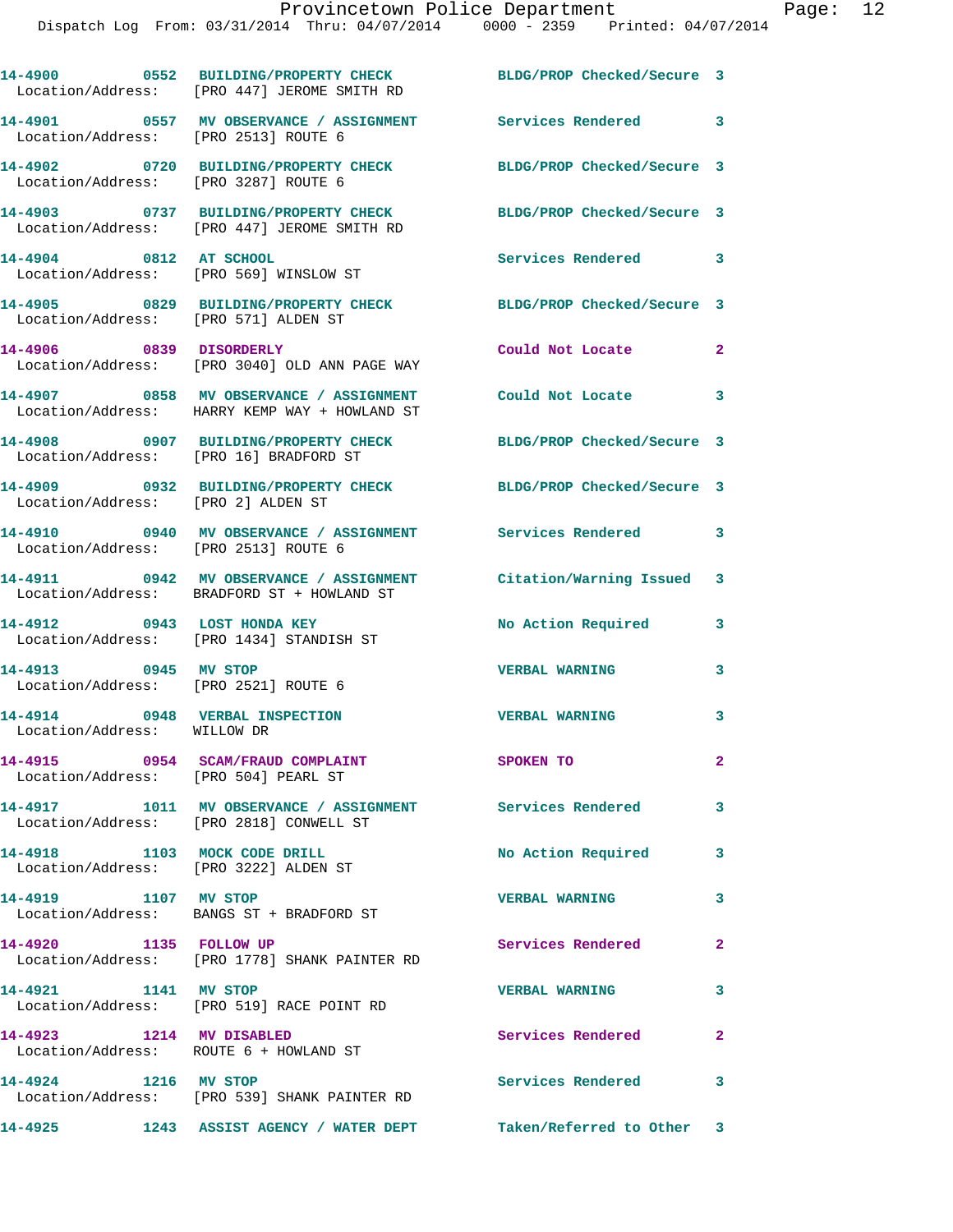|                                      | Provincetown Police Department<br>Dispatch Log From: 03/31/2014 Thru: 04/07/2014 0000 - 2359 Printed: 04/07/2014         |                       |              |
|--------------------------------------|--------------------------------------------------------------------------------------------------------------------------|-----------------------|--------------|
| Location/Address: BRADFORD ST        |                                                                                                                          |                       |              |
|                                      | 14-4926 1251 BUILDING/PROPERTY CHECK BLDG/PROP Checked/Secure 3<br>Location/Address: [PRO 3317] CEMETERY RD              |                       |              |
|                                      | 14-4927 1326 PARK, WALK & TALK<br>Location/Address: RYDER ST + COMMERCIAL ST                                             | No Action Required    | $\mathbf{2}$ |
| 14-4928 1333 COMPLAINT               | Location/Address: [PRO 3296] SHANK PAINTER RD                                                                            | Peace Restored        | 3            |
|                                      | 14-4929 1348 BUILDING/PROPERTY CHECK BLDG/PROP Checked/Secure 3<br>Location/Address: [PRO 3318] CEMETERY RD              |                       |              |
|                                      | 14-4930 1351 PARK, WALK & TALK (NO Action Required No Action / Address: [PRO 3296] SHANK PAINTER RD                      |                       | $\mathbf{2}$ |
|                                      | 14-4931 1406 ASSIST AGENCY / WATER DEPT Taken/Referred to Other<br>Location/Address: [PRO 791] COMMERCIAL ST             |                       | 3            |
| Refer To Arrest: 13-264-AR           | 14-4932 1410 ASSIST CITIZEN<br>Location/Address: [PRO 542] SHANK PAINTER RD                                              | Services Rendered     | 3            |
|                                      | 14-4933 1438 ASSIST AGENCY / WATER DEPT Taken/Referred to Other 3<br>Location: BRADFORD ST FROM WEST VINE TO PLEASANT ST |                       |              |
| Location/Address: [PRO 2521] ROUTE 6 | 14-4934 1529 MV OBSERVANCE / ASSIGNMENT Services Rendered                                                                |                       | 3            |
|                                      | 14-4935 1536 BUILDING/PROPERTY CHECK BLDG/PROP Checked/Secure 3<br>Location/Address: [PRO 447] JEROME SMITH RD           |                       |              |
|                                      | 14-4936 1542 MV STOP<br>Location: RT 6 I/B PRIOR TO DUNES EDGE                                                           | <b>VERBAL WARNING</b> | 3            |
|                                      | 14-4937 1542 MV OBSERVANCE / ASSIGNMENT Services Rendered<br>Location/Address: ROUTE 6 + CONWELL ST                      |                       | 3            |
| Location: CENTER ROAM                | 14-4938 1705 PARK, WALK & TALK NO Action Required                                                                        |                       | $\mathbf{2}$ |
|                                      | 14-4939 1730 BUILDING/PROPERTY CHECK BLDG/PROP Checked/Secure 3<br>Location/Address: [PRO 3609] COMMERCIAL ST            |                       |              |
|                                      | 14-4940 1822 ALARM - PANIC ALARM<br>Location/Address: [PRO 376] COMMERCIAL ST                                            | No Action Required    | 1            |
|                                      | 14-4941 1841 MV OBSERVANCE / ASSIGNMENT Services Rendered<br>Location/Address: [PRO 3430] COMMERCIAL ST                  |                       | 3            |
|                                      | 14-4942 1854 PARKING COMPLAINT / GENERAL Services Rendered<br>Location/Address: STANDISH ST + BRADFORD ST                |                       | 3            |
|                                      | 14-4943 1905 BUILDING/PROPERTY CHECK BLDG/PROP Checked/Secure 3<br>Location/Address: [PRO 519] RACE POINT RD             |                       |              |
| Location/Address: [PRO 2] ALDEN ST   | 14-4945 2004 BUILDING/PROPERTY CHECK BLDG/PROP Checked/Secure 3                                                          |                       |              |
|                                      | 14-4946 2015 MV OBSERVANCE / ASSIGNMENT No Action Required<br>Location/Address: BRADFORD ST + RYDER ST                   |                       | 3            |
| 14-4947 2025 MV STOP                 | Location: ON BRADFORD ST BY THE GIFFORD HOUSE INN                                                                        | <b>VERBAL WARNING</b> | 3            |
| 14-4948 2041 MV STOP                 | Location/Address: STANDISH ST + BRADFORD ST                                                                              | <b>VERBAL WARNING</b> | 3            |
| 14-4949 2053 MV STOP                 | Location/Address: CENTER ST + BRADFORD ST                                                                                | <b>VERBAL WARNING</b> | 3            |

Page:  $13$ <br> $4$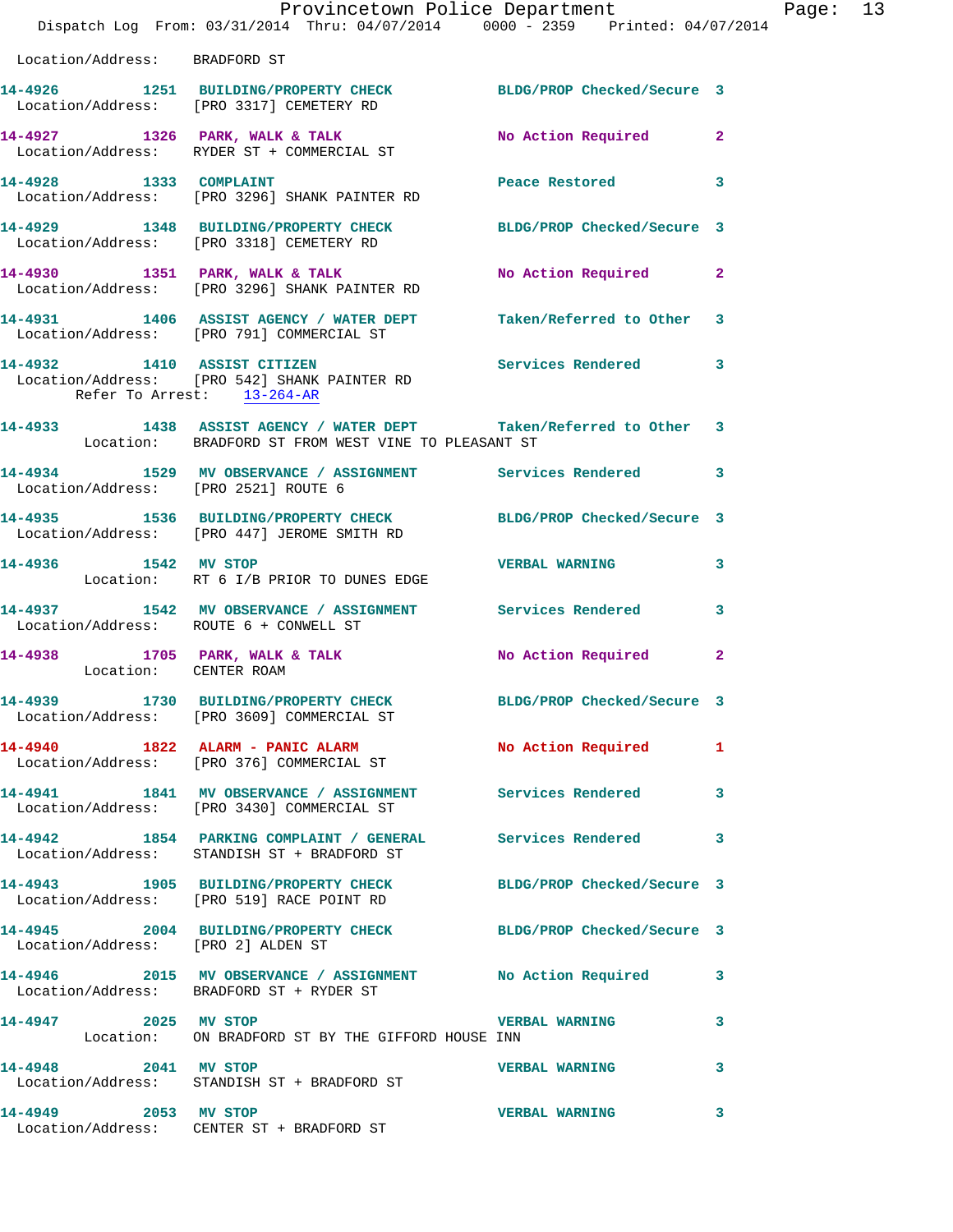|                                                                     | Dispatch Log From: 03/31/2014 Thru: 04/07/2014 0000 - 2359 Printed: 04/07/2014                               | Provincetown Police Department |              | Page: | 14 |
|---------------------------------------------------------------------|--------------------------------------------------------------------------------------------------------------|--------------------------------|--------------|-------|----|
|                                                                     | 14-4950 2112 BUILDING/PROPERTY CHECK BLDG/PROP Checked/Secure 3<br>Location/Address: [PRO 175] COMMERCIAL ST |                                |              |       |    |
| Location/Address: [PRO 625] DEWEY AVE                               | 14-4951 2114 DOMESTIC DISTURBANCE/ASSAULT Arrest(s) Made<br>Refer To $P/C$ : 14-34-AR                        |                                | $\mathbf{1}$ |       |    |
|                                                                     | 14-4952 2237 COMPLAINT<br>Location/Address: [PRO 221] COMMERCIAL ST                                          | No Action Required 3           |              |       |    |
| For Date: $04/05/2014$ - Saturday                                   |                                                                                                              |                                |              |       |    |
| Location/Address: CONWELL ST                                        | 14-4953 0002 MV OBSERVANCE / ASSIGNMENT Services Rendered                                                    |                                | 3            |       |    |
|                                                                     | 14-4954 0005 BUILDING/PROPERTY CHECK<br>Location/Address: [PRO 338] SHANK PAINTER RD                         | BLDG/PROP Checked/Secure 3     |              |       |    |
|                                                                     | 14-4955 0025 BUILDING/PROPERTY CHECK<br>Location/Address: [PRO 3259] MACMILLAN WHARF                         | BLDG/PROP Checked/Secure 3     |              |       |    |
|                                                                     | 14-4956 0036 LOBBY TRAFFIC<br>Location/Address: [PRO 542] SHANK PAINTER RD                                   | Services Rendered 2            |              | 17    |    |
|                                                                     | 14-4957 0056 PARK, WALK & TALK<br>Location/Address: [PRO 178] COMMERCIAL ST                                  | Services Rendered              | $\mathbf{2}$ |       |    |
| Location/Address: [PRO 43] BRADFORD ST                              | 14-4958 6102 MV OBSERVANCE / ASSIGNMENT Services Rendered                                                    |                                | 3            |       |    |
|                                                                     | 14-4959 0205 FLICKERING LED LIGHT<br>Location/Address: POINT ST + COMMERCIAL ST                              | Services Rendered              | 3            |       |    |
|                                                                     | 14-4960 0207 BUILDING/PROPERTY CHECK<br>Location/Address: [PRO 488] MAYFLOWER AVE                            | BLDG/PROP Checked/Secure 3     |              |       |    |
|                                                                     | 14-4961 0207 BUILDING/PROPERTY CHECK<br>Location/Address: [PRO 1638] COMMERCIAL ST                           | BLDG/PROP Checked/Secure 3     |              |       |    |
| Location/Address:                                                   | 14-4962 0211 BUILDING/PROPERTY CHECK BLDG/PROP Checked/Secure 3<br>[PRO 1638] COMMERCIAL ST                  |                                |              |       |    |
|                                                                     | 14-4963 0227 MV OBSERVANCE / ASSIGNMENT Services Rendered<br>Location/Address: HIGH POLE HL + BRADFORD ST    |                                | 3            |       |    |
|                                                                     | 14-4964 0401 BUILDING/PROPERTY CHECK<br>Location/Address: [PRO 1778] SHANK PAINTER RD                        | BLDG/PROP Checked/Secure 3     |              |       |    |
|                                                                     | 14-4965 0519 BUILDING/PROPERTY CHECK<br>Location/Address: [PRO 2489] BRADFORD ST                             | Services Rendered              | 3            |       |    |
| Location/Address: CONWELL ST                                        | 14-4966  0549 MV OBSERVANCE / ASSIGNMENT Services Rendered                                                   |                                | 3            |       |    |
|                                                                     | 14-4967 0803 BUILDING/PROPERTY CHECK<br>Location/Address: [PRO 1638] COMMERCIAL ST                           | BLDG/PROP Checked/Secure 3     |              |       |    |
|                                                                     | 14-4968 0819 MEDICAL EMERGENCY<br>Location/Address: [PRO 2026] BRADFORD ST                                   | Transported to Hospital 1      |              |       |    |
| Location/Address: CONWELL ST                                        | 14-4970 0828 SQUIRREL IN HOUSE                                                                               | Services Rendered              | $\mathbf{2}$ |       |    |
| 14-4971 1013 FOLLOW UP<br>Location/Address: [PRO 625] DEWEY AVE     | Refer To $P/C$ : 14-34-AR                                                                                    | Services Rendered              | $\mathbf{2}$ |       |    |
| 14-4972 1032 SUSPICIOUS M/V<br>Location/Address: [PRO 2513] ROUTE 6 |                                                                                                              | Services Rendered              | $\mathbf{2}$ |       |    |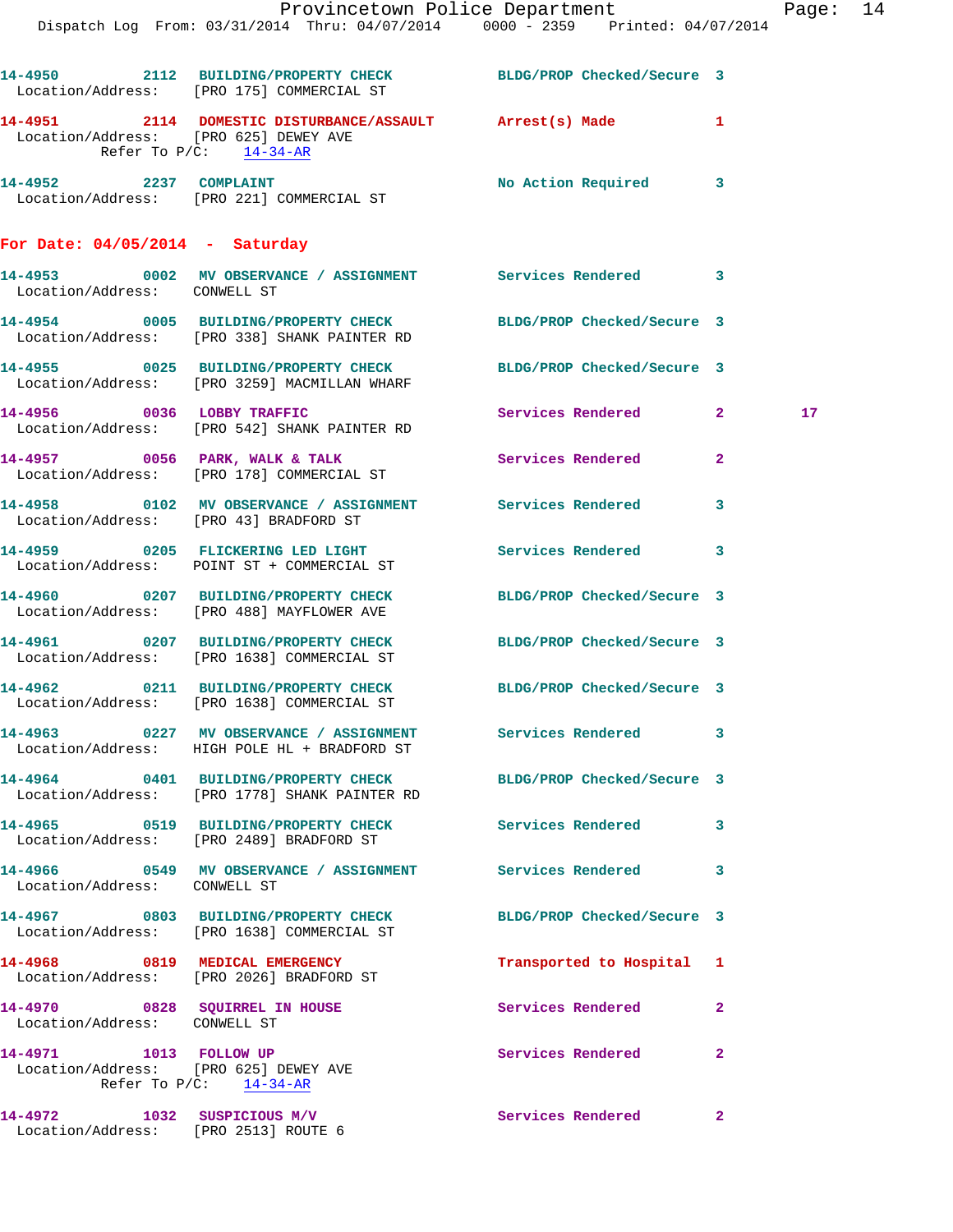|                                                                                                | 14-4973 1037 MV COMPLAINT<br>Location/Address: [PRO 1162] WINSLOW ST                                        | <b>Services Rendered</b> 2 |                |
|------------------------------------------------------------------------------------------------|-------------------------------------------------------------------------------------------------------------|----------------------------|----------------|
| 14-4974 1048 SERVICE CALL<br>Location/Address: [PRO 625] DEWEY AVE                             | Refer To $P/C$ : 14-34-AR                                                                                   | SPOKEN TO                  | 3              |
| 14-4975 1103 COMPLAINT<br>Location/Address: [PRO 625] DEWEY AVE<br>Refer To $P/C$ : $14-34-AR$ |                                                                                                             | Services Rendered 3        |                |
| 14-4977 1150 LOST CAR COVER                                                                    | Location/Address: [PRO 1498] ARCH ST                                                                        | <b>Services Rendered</b> 3 |                |
|                                                                                                | 14-4976 1152 SUSPICIOUS ACTIVITY<br>Location/Address: [PRO 1237] MILLER HILL RD                             | <b>GONE ON ARRIVAL</b>     | $\mathbf{2}$   |
| 14-4978 1224 SERVICE CALL                                                                      | Location/Address: [PRO 2489] BRADFORD ST                                                                    | Services Rendered          | 3              |
|                                                                                                | 14-4979 1311 PARKING COMPLAINT / GENERAL Services Rendered<br>Location/Address: KENDALL LN + COMMERCIAL ST  |                            | 3              |
|                                                                                                | 14-4980 1351 PARK, WALK & TALK<br>Location/Address: [PRO 105] COMMERCIAL ST                                 | Services Rendered          | $\mathbf{2}$   |
|                                                                                                | 14-4981 1459 MV ACCIDENT<br>Location/Address: [PRO 3296] SHANK PAINTER RD                                   | Services Rendered 1        |                |
| $14-4982$ 1506 PARK, WALK & TALK                                                               | Location/Address: [PRO 105] COMMERCIAL ST                                                                   | Services Rendered 2        |                |
| Location/Address: COMMERCIAL ST                                                                | 14-4983 1546 BUILDING/PROPERTY CHECK BLDG/PROP Checked/Secure 3                                             |                            |                |
| 14-4984 1555 MV STOP<br>Location/Address: ROUTE 6                                              |                                                                                                             | <b>VERBAL WARNING</b>      | 3              |
|                                                                                                | 14-4985 1625 PARK, WALK & TALK<br>Location/Address: [PRO 105] COMMERCIAL ST                                 | No Action Required 2       |                |
|                                                                                                | 14-4986 1632 BUILDING/PROPERTY CHECK<br>Location/Address: [PRO 564] BAYBERRY AVE                            | BLDG/PROP Checked/Secure 3 |                |
|                                                                                                | 14-4987 1638 MV OBSERVANCE / ASSIGNMENT Services Rendered<br>Location/Address: [PRO 1562] CONWELL ST        |                            | 3              |
|                                                                                                | 14-4988 1638 ANIMAL CALL-FOUND DOG<br>Location/Address: SHANK PAINTER RD + BRADFORD ST                      | <b>Services Rendered</b>   | $\overline{2}$ |
| 14-4989 1651 MV STOP                                                                           | Location: [PRO 3431] LOPES SQUARE                                                                           | <b>VERBAL WARNING</b>      | 3              |
| Location/Address: [PRO 2513] ROUTE 6                                                           | 14-4990 1700 MV OBSERVANCE / ASSIGNMENT Services Rendered 3                                                 |                            |                |
|                                                                                                | 14-4991 1701 BUILDING/PROPERTY CHECK<br>Location/Address: [PRO 2500] COMMERCIAL ST                          | BLDG/PROP Checked/Secure 3 |                |
| 14-4992 1710 MV STOP<br>Location/Address: SNAIL RD                                             |                                                                                                             | <b>VERBAL WARNING</b>      | 3              |
|                                                                                                | 14-4993 1726 MV OBSERVANCE / ASSIGNMENT No Action Required<br>Location/Address: [PRO 3099] SHANK PAINTER RD |                            | 3              |
| 14-4994 1734 COMPLAINT                                                                         | Location/Address: [PRO 357] COMMERCIAL ST                                                                   | <b>Services Rendered</b>   | 3              |
| 14-4995 1738 PARK, WALK & TALK<br>Location/Address: COMMERCIAL ST                              |                                                                                                             | <b>Services Rendered</b>   | $\overline{2}$ |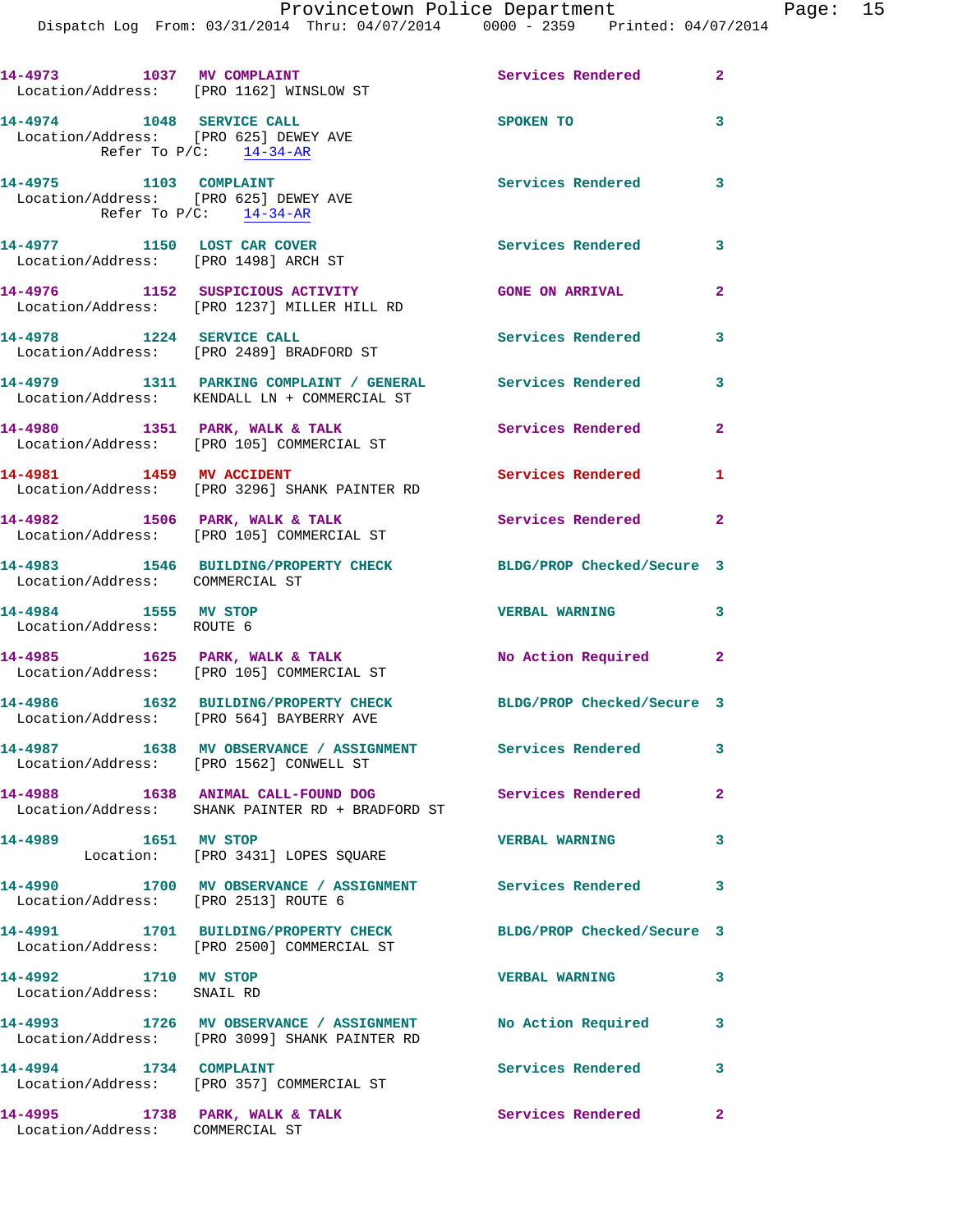|                                               | 14-4996 1821 FOUND POUCH W/KEYS<br>Location/Address: [PRO 2512] JEROME SMITH RD                         | No Action Required 3       |                         |
|-----------------------------------------------|---------------------------------------------------------------------------------------------------------|----------------------------|-------------------------|
|                                               | 14-4997 1946 MV OBSERVANCE / ASSIGNMENT<br>Location/Address: HOWLAND ST + BRADFORD ST                   | Services Rendered          | $\overline{\mathbf{3}}$ |
|                                               | 14-4999 2030 BUILDING/PROPERTY CHECK<br>Location/Address: [PRO 444] HIGH POLE HILL                      | BLDG/PROP Checked/Secure 3 |                         |
|                                               | 14-5000 2059 BAR CHECK<br>Location/Address: [PRO 106] COMMERCIAL ST                                     | No Action Required 2       |                         |
|                                               | 14-5001 2136 BUILDING/PROPERTY CHECK<br>Location/Address: [PRO 564] BAYBERRY AVE                        | BLDG/PROP Checked/Secure 3 |                         |
| Location/Address: [PRO 1859] ROUTE 6          | 14-5002 2150 BUILDING/PROPERTY CHECK                                                                    | BLDG/PROP Checked/Secure 3 |                         |
|                                               | 14-5003 2152 BUILDING-OPEN DOOR<br>Location/Address: [PRO 191] COMMERCIAL ST                            | Services Rendered 3        |                         |
| Location/Address: [PRO 606] CONWELL ST        | 14-5004 2156 MV OBSERVANCE / ASSIGNMENT Services Rendered 3                                             |                            |                         |
|                                               | 14-5005 2338 BUILDING/PROPERTY CHECK<br>Location/Address: [PRO 530] SHANK PAINTER RD                    | BLDG/PROP Checked/Secure 3 |                         |
|                                               | 14-5006 2354 BUILDING/PROPERTY CHECK<br>Location/Address: [PRO 3292] COMMERCIAL ST                      | BLDG/PROP Checked/Secure 3 |                         |
| For Date: $04/06/2014$ - Sunday               |                                                                                                         |                            |                         |
|                                               | 14-5007 0006 PARK, WALK & TALK<br>Location/Address: [PRO 196] COMMERCIAL ST                             | Services Rendered 2        |                         |
|                                               | 14-5008 0023 BUILDING/PROPERTY CHECK<br>Location/Address: [PRO 3296] SHANK PAINTER RD                   | BLDG/PROP Checked/Secure 3 |                         |
| Location/Address: [PRO 521] ROUTE 6           | 14-5009 0026 BUILDING/PROPERTY CHECK BLDG/PROP Checked/Secure 3                                         |                            |                         |
|                                               | 14-5010 0046 MV OBSERVANCE / ASSIGNMENT Services Rendered 3<br>Location/Address: BRADFORD ST + RYDER ST |                            |                         |
| 14-5011                                       | 0054 MV OBSERVANCE / ASSIGNMENT<br>Location/Address: [PRO 413] CONWELL ST                               | Services Rendered          | 3                       |
| Location/Address:                             | 14-5012 0109 MV OBSERVANCE / ASSIGNMENT<br>SHANK PAINTER RD                                             | No Action Required         | 3                       |
| 14-5013<br>Location/Address: [PRO 2] ALDEN ST | 0143 BUILDING/PROPERTY CHECK                                                                            | BLDG/PROP Checked/Secure 3 |                         |

**14-5014 0159 BUILDING/PROPERTY CHECK BLDG/PROP Checked/Secure 3**  Location/Address: [PRO 440] HARRY KEMP WAY

**14-5015 0225 BUILDING/PROPERTY CHECK Services Rendered 3**  Location/Address: [PRO 526] RYDER ST EXT

**14-5016 0408 BUILDING/PROPERTY CHECK BLDG/PROP Checked/Secure 3**  Location/Address: [PRO 1778] SHANK PAINTER RD

**14-5017 0417 BUILDING/PROPERTY CHECK BLDG/PROP Checked/Secure 3**  Location/Address: [PRO 545] SHANK PAINTER RD

**14-5018 0508 MEDICAL EMERGENCY PATIENT REFUSAL 1**  Location/Address: [PRO 2645] SHANK PAINTER RD

**14-5020 0547 BUILDING/PROPERTY CHECK BLDG/PROP Checked/Secure 3**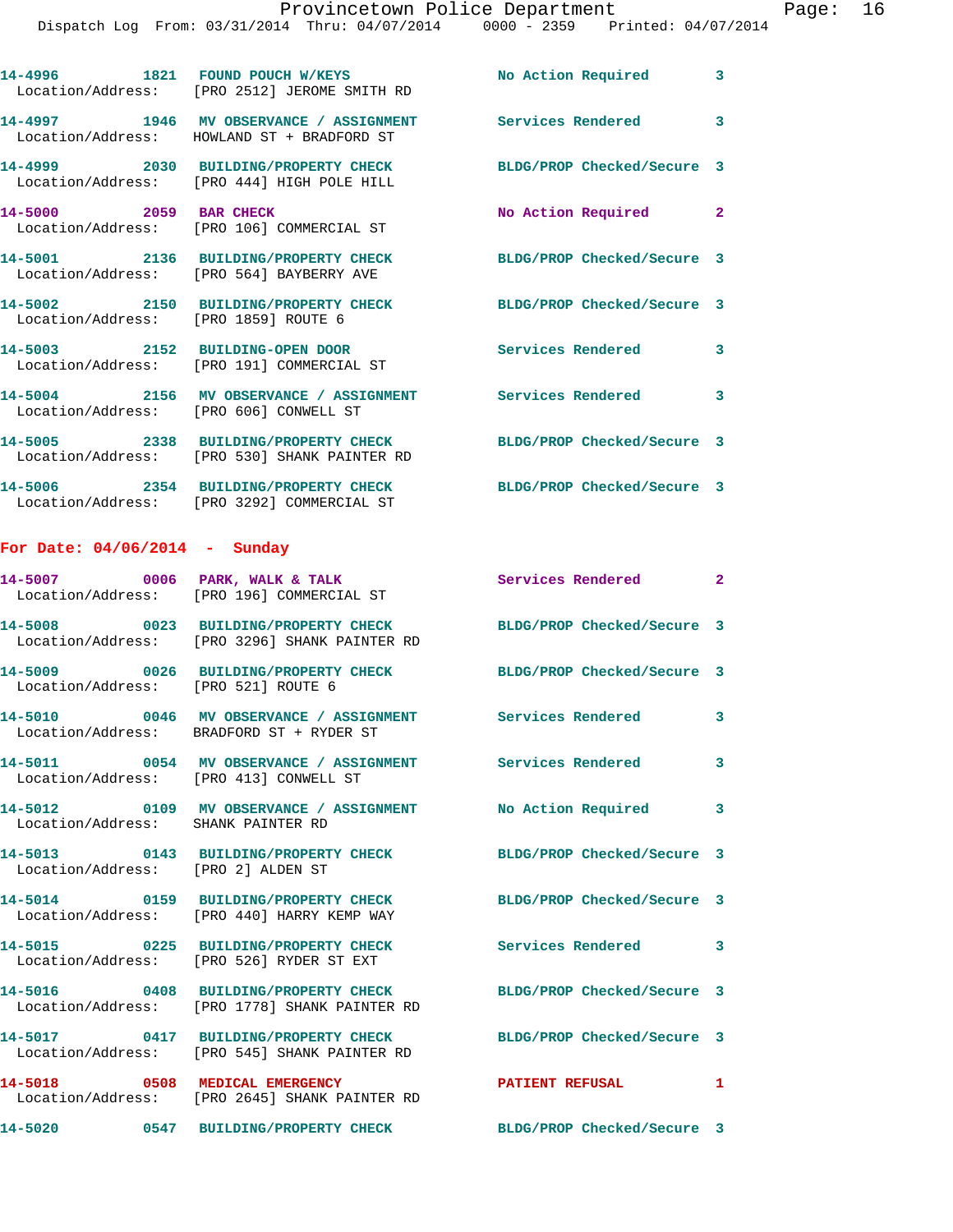|                                                                   | Dispatch Log From: 03/31/2014 Thru: 04/07/2014 0000 - 2359 Printed: 04/07/2014                                  | Provincetown Police Department              |                         | Page: 17          |  |
|-------------------------------------------------------------------|-----------------------------------------------------------------------------------------------------------------|---------------------------------------------|-------------------------|-------------------|--|
|                                                                   | Location/Address: [PRO 3259] MACMILLAN WHARF                                                                    |                                             |                         |                   |  |
|                                                                   | 14-5019 0549 BUILDING/PROPERTY CHECK BLDG/PROP Checked/Secure 3<br>Location/Address: [PRO 447] JEROME SMITH RD  |                                             |                         |                   |  |
|                                                                   | 14-5021 0552 MV OBSERVANCE / ASSIGNMENT Services Rendered 3<br>Location/Address: [PRO 1520] BRADFORD ST         |                                             |                         |                   |  |
|                                                                   | 14-5022 0555 MV OBSERVANCE / ASSIGNMENT Services Rendered 3<br>Location/Address: [PRO 530] SHANK PAINTER RD     |                                             |                         |                   |  |
|                                                                   | 14-5023 0557 LOBBY TRAFFIC<br>Location/Address: [PRO 542] SHANK PAINTER RD                                      | Services Rendered 2                         |                         | $12 \overline{ }$ |  |
|                                                                   | 14-5030 0830 BUILDING/PROPERTY CHECK BLDG/PROP Checked/Secure 3<br>Location/Address: [PRO 447] JEROME SMITH RD  |                                             |                         |                   |  |
| 14-5024 0839 SERVICE CALL<br>Location/Address: COMMERCIAL ST      |                                                                                                                 | Services Rendered 3                         |                         |                   |  |
|                                                                   | 14-5025 0858 ANIMAL CALL<br>Location/Address: SNAIL RD + COMMERCIAL ST                                          | Services Rendered                           | $\mathbf{2}$            |                   |  |
|                                                                   | 14-5028 0932 BUILDING/PROPERTY CHECK Services Rendered<br>Location/Address: [PRO 564] BAYBERRY AVE              |                                             | $\overline{\mathbf{3}}$ |                   |  |
|                                                                   | 14-5029 0939 MV OBSERVANCE / ASSIGNMENT Services Rendered<br>Location/Address: [PRO 2818] CONWELL ST            |                                             | 3                       |                   |  |
|                                                                   | 14-5031 1053 MV OBSERVANCE / ASSIGNMENT Services Rendered 3<br>Location/Address: [PRO 530] SHANK PAINTER RD     |                                             |                         |                   |  |
| 14-5033 1058 MV STOP<br>Location/Address: [PRO 2479] ROUTE 6      |                                                                                                                 | <b>VERBAL WARNING</b>                       | 3                       |                   |  |
| 14-5034 1112 MV STOP<br>Location/Address: [PRO 2479] ROUTE 6      |                                                                                                                 | <b>VERBAL WARNING</b>                       | $\mathbf{3}$            |                   |  |
|                                                                   | 14-5035 1201 MV OBSERVANCE / ASSIGNMENT Services Rendered 3<br>Location/Address: BRADFORD ST + STANDISH ST      |                                             |                         |                   |  |
| Location/Address: BRADFORD ST                                     | 14-5036 1236 BUILDING/PROPERTY CHECK BLDG/PROP Checked/Secure 3                                                 |                                             |                         |                   |  |
|                                                                   | 14-5037 1525 PARK, WALK & TALK 1999 Services Rendered<br>Location/Address: [PRO 221] COMMERCIAL ST              |                                             | $\mathbf{2}$            |                   |  |
| Location/Address: CONWELL ST                                      | 14-5038 1527 MV OBSERVANCE / ASSIGNMENT Services Rendered                                                       |                                             | 3                       |                   |  |
|                                                                   | 14-5039 1559 BUILDING/PROPERTY CHECK BLDG/PROP Checked/Secure 3<br>Location/Address: [PRO 530] SHANK PAINTER RD |                                             |                         |                   |  |
| 14-5040 1617 PARK, WALK & TALK<br>Location/Address: COMMERCIAL ST |                                                                                                                 | <b>Services Rendered</b> 2                  |                         |                   |  |
|                                                                   | 14-5041 1626 ALARM - GENERAL<br>Location/Address: [PRO 661] STANDISH ST                                         | False Alarm <b>Exercise Service Service</b> | $\mathbf{1}$            |                   |  |
|                                                                   | 14-5042 1637 BUILDING/PROPERTY CHECK BLDG/PROP Checked/Secure 3<br>Location/Address: [PRO 3317] CEMETERY RD     |                                             |                         |                   |  |
| Location/Address: [PRO 2539] RYDER ST                             | 14-5044 1638 BUILDING/PROPERTY CHECK BLDG/PROP Checked/Secure 3                                                 |                                             |                         |                   |  |
|                                                                   | 14-5043 1640 BUILDING/PROPERTY CHECK BLDG/PROP Checked/Secure 3<br>Location/Address: [PRO 488] MAYFLOWER AVE    |                                             |                         |                   |  |
|                                                                   | 14-5045 1710 MV OBSERVANCE / ASSIGNMENT Services Rendered 3<br>Location/Address: [PRO 1562] CONWELL ST          |                                             |                         |                   |  |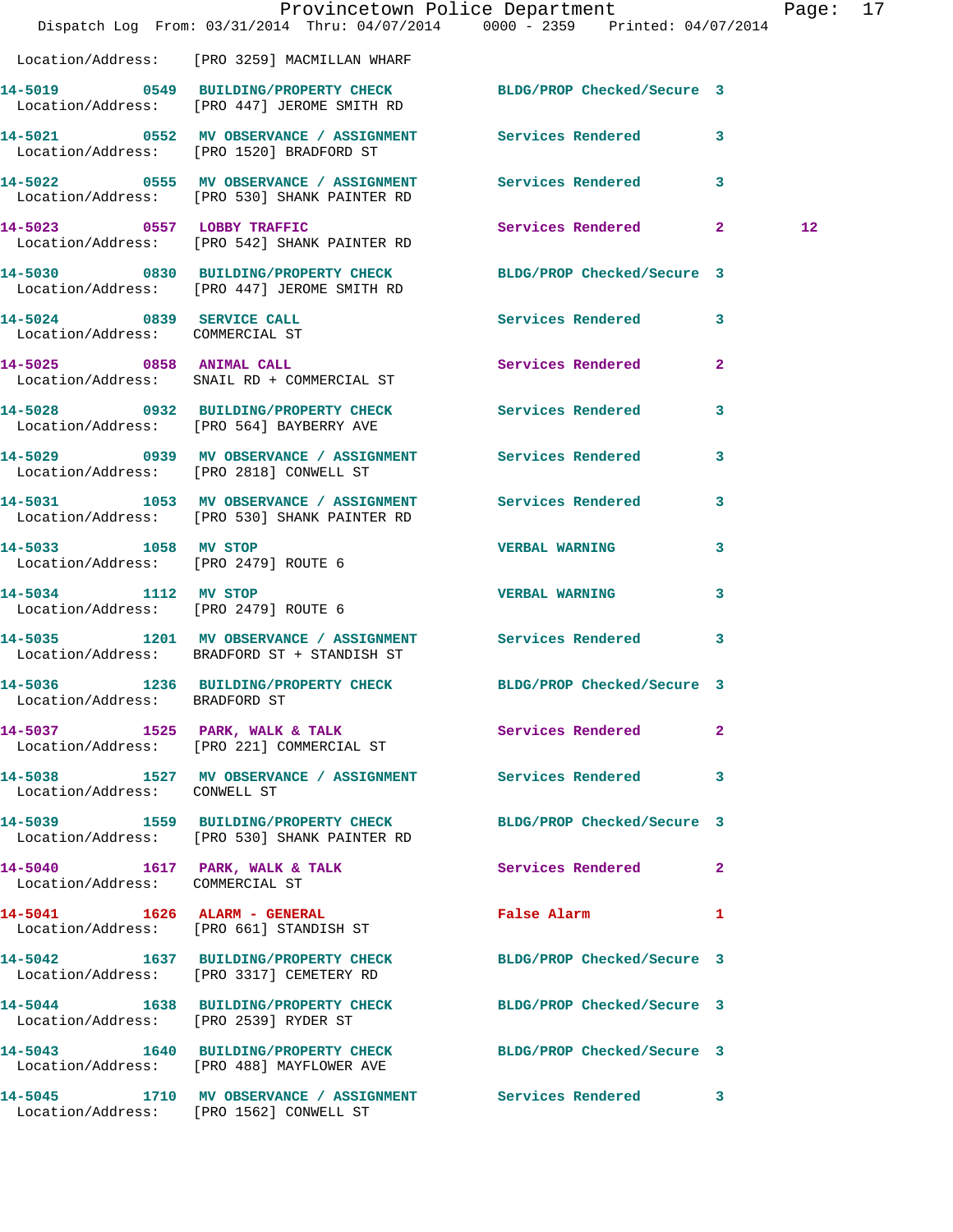|                                      | Provincetown Police Department<br>Dispatch Log From: 03/31/2014 Thru: 04/07/2014 0000 - 2359 Printed: 04/07/2014 |                            |   |
|--------------------------------------|------------------------------------------------------------------------------------------------------------------|----------------------------|---|
|                                      | 14-5046 1724 BUILDING/PROPERTY CHECK BLDG/PROP Checked/Secure 3<br>Location/Address: [PRO 489] MAYFLOWER AVE     |                            |   |
|                                      | 14-5047 1744 MV OBSERVANCE / ASSIGNMENT Services Rendered<br>Location/Address: [PRO 2577] BRADFORD ST            |                            | 3 |
| Location/Address: [PRO 1859] ROUTE 6 | 14-5048 1748 BUILDING/PROPERTY CHECK Services Rendered                                                           |                            | 3 |
| 14-5049 1754 MV STOP                 | Location/Address: [PRO 105] COMMERCIAL ST                                                                        | <b>VERBAL WARNING</b>      | 3 |
|                                      | 14-5050 1802 MV STOP<br>Location/Address: STANDISH ST + BRADFORD ST                                              | <b>VERBAL WARNING</b>      | 3 |
| 14-5051 1807 MV STOP                 | Location/Address: [PRO 43] BRADFORD ST                                                                           | <b>VERBAL WARNING</b>      | 3 |
|                                      | 14-5052 1809 ASSIST CITIZEN<br>Location/Address: [PRO 1701] COMMERCIAL ST                                        | Services Rendered          | 3 |
|                                      | 14-5053 1812 MV OBSERVANCE / ASSIGNMENT Services Rendered<br>  Location/Address: [PRO 525] COMMERCIAL ST         |                            | 3 |
|                                      | 14-5054 1823 MV OBSERVANCE / ASSIGNMENT No Action Required<br>Location/Address: [PRO 606] CONWELL ST             |                            | 3 |
|                                      | 14-5055 1841 BUILDING/PROPERTY CHECK BLDG/PROP Checked/Secure 3<br>Location/Address: [PRO 2483] COMMERCIAL ST    |                            |   |
|                                      | 14-5057 1918 BUILDING/PROPERTY CHECK BLDG/PROP Checked/Secure 3<br>Location/Address: [PRO 447] JEROME SMITH RD   |                            |   |
|                                      | 14-5058 2048 BUILDING/PROPERTY CHECK BLDG/PROP Checked/Secure 3<br>Location/Address: [PRO 306] COMMERCIAL ST     |                            |   |
|                                      | 14-5059 2105 BUILDING/PROPERTY CHECK BLDG/PROP Checked/Secure 3<br>Location/Address: [PRO 564] BAYBERRY AVE      |                            |   |
| Location/Address: [PRO 521] ROUTE 6  | 14-5060 2112 BUILDING/PROPERTY CHECK Services Rendered                                                           |                            | 3 |
| 14-5061                              | 2124 MV OBSERVANCE / ASSIGNMENT<br>Location/Address: [PRO 2577] BRADFORD ST                                      | No Action Required         | 3 |
|                                      | 14-5062 2138 BUILDING/PROPERTY CHECK<br>Location/Address: [PRO 516] RACE POINT RD                                | BLDG/PROP Checked/Secure 3 |   |
| 14-5063 2216 BAR CHECK               | Location/Address: [PRO 272] COMMERCIAL ST                                                                        | Services Rendered          | 2 |
|                                      | 14-5064 2218 BUILDING/PROPERTY CHECK<br>Location/Address: [PRO 2542] COMMERCIAL ST                               | BLDG/PROP Checked/Secure 3 |   |
|                                      | 14-5065 2231 BUILDING/PROPERTY CHECK<br>Location/Address: [PRO 3256] COMMERCIAL ST                               | BLDG/PROP Checked/Secure 3 |   |
| Location/Address: CONWELL ST         | 14-5066 2354 MV OBSERVANCE / ASSIGNMENT                                                                          | <b>Services Rendered</b>   | 3 |
| For Date: $04/07/2014$ - Monday      |                                                                                                                  |                            |   |
|                                      | 14-5068 0015 BUILDING/PROPERTY CHECK<br>Location/Address: [PRO 175] COMMERCIAL ST                                | BLDG/PROP Checked/Secure 3 |   |
|                                      | 14-5069 0025 BUILDING/PROPERTY CHECK<br>Location/Address: [PRO 306] COMMERCIAL ST                                | BLDG/PROP Checked/Secure 3 |   |

**14-5070 0036 PARK, WALK & TALK Services Rendered 2** 

Location/Address: [PRO 105] COMMERCIAL ST

Page: 18